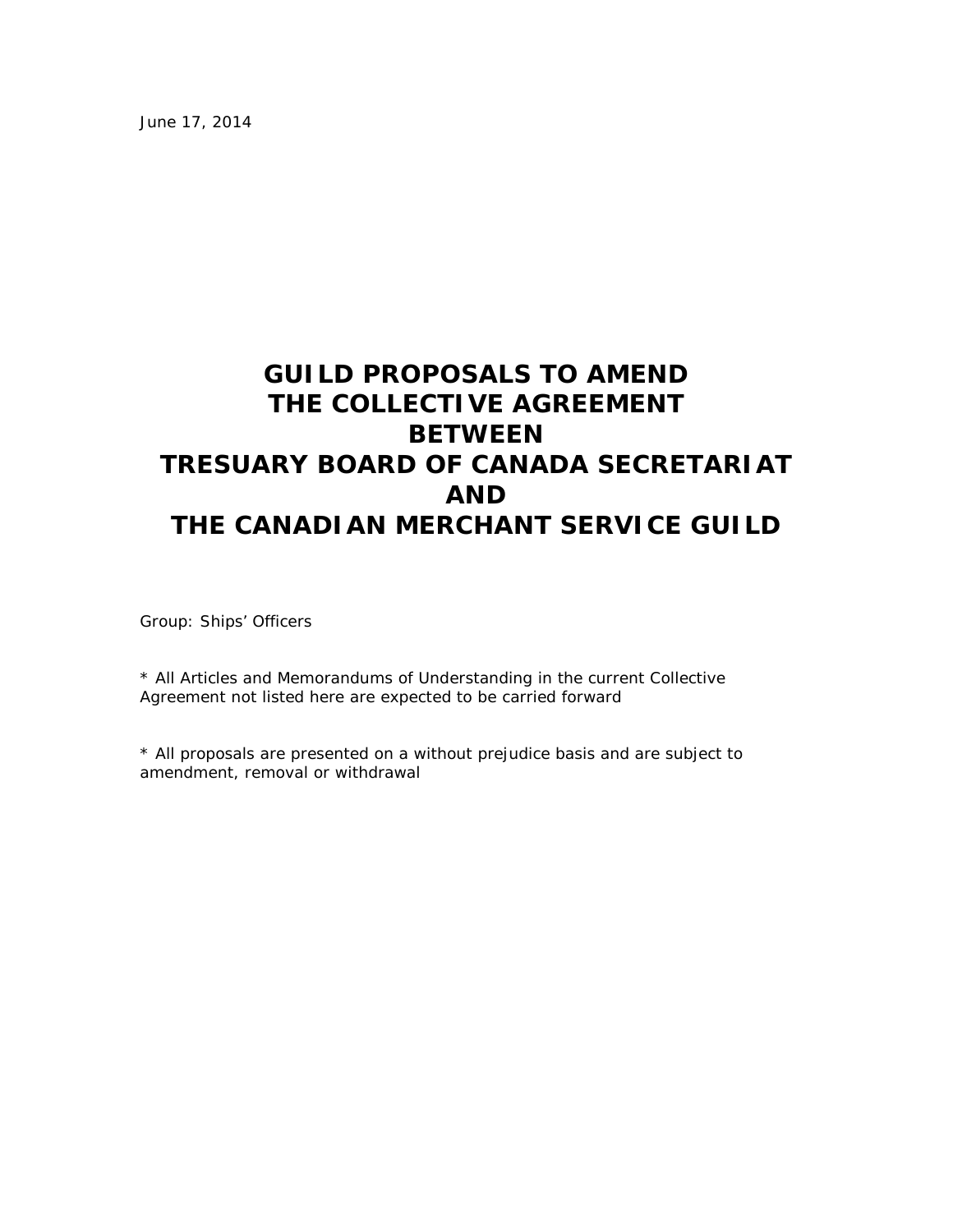### **Article 17 Leave for Guild Business or for other Activities under the Public Service Labour Relations Act (PSLRA)**

*Amend Article 17.05 as follows:*

Where operational requirements permit, the Employer will grant *leave with pay* to an officer for the purpose of attending contract negotiation meetings with the Employer on behalf of the Guild.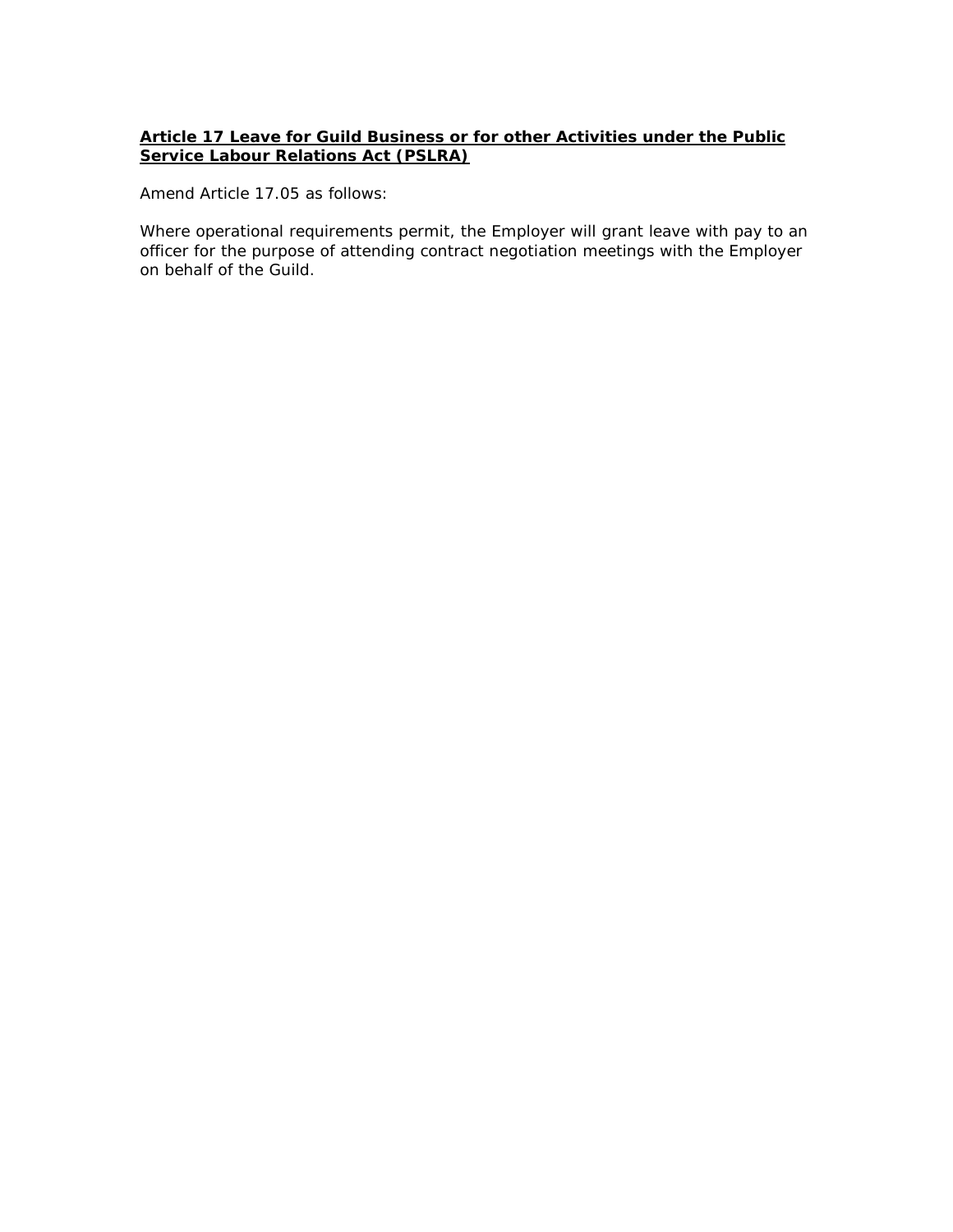### **Article 17 Leave for Guild Business or for other Activities under the Public Service Labour Relations Act (PSLRA)**

*Amend Article 17.06 as follows:*

Where operational requirements permit, the Employer will grant *leave with pay* to an officer to attend meetings preparatory to contract negotiations with the Employer.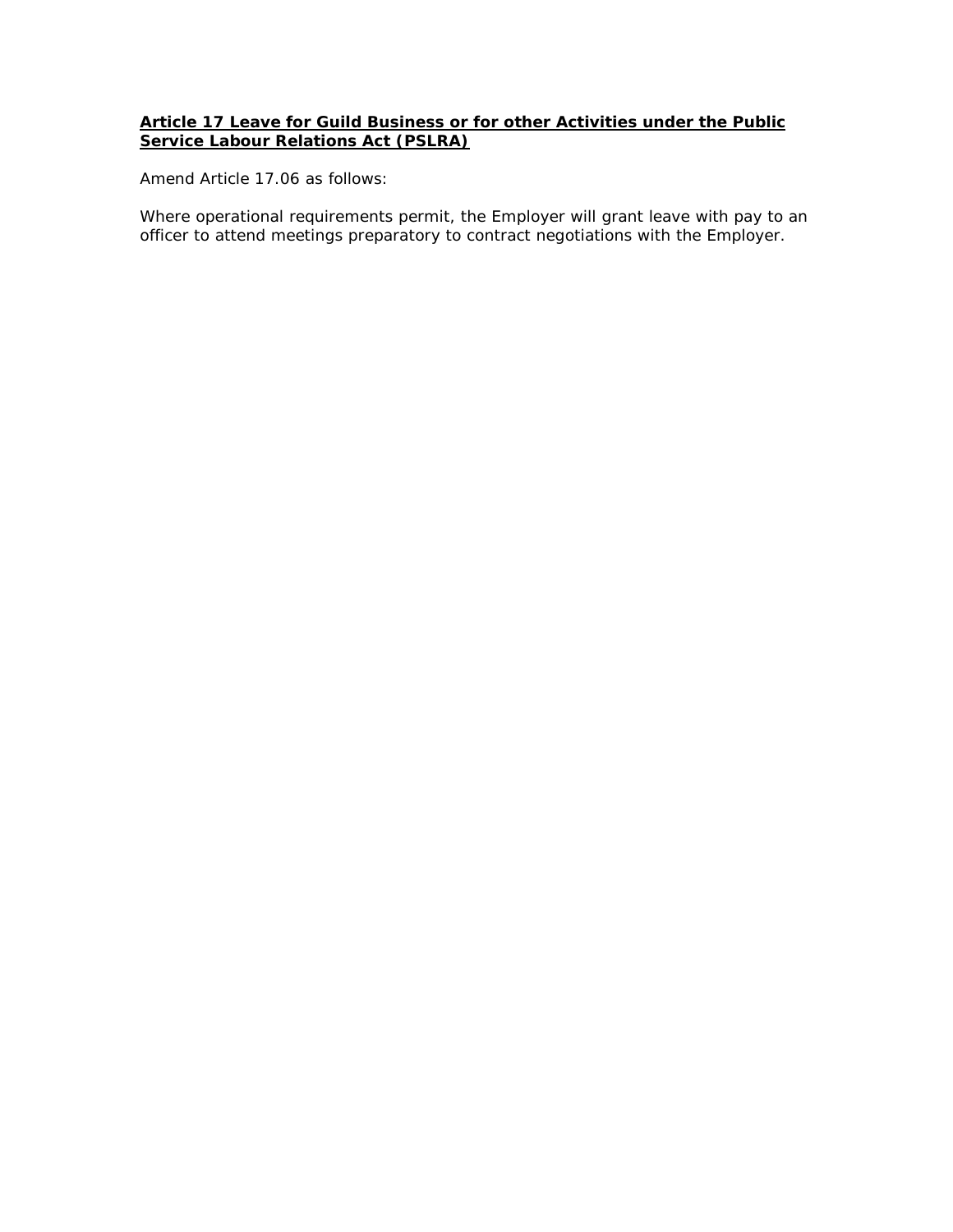### **Article 17 Leave for Guild Business or for other Activities under the Public Service Labour Relations Act (PSLRA)**

*Amend Article 17.08 as follows:*

Where operational requirements permit, the Employer will grant *leave with pay* to an officer engaged in such business of the Guild as attendance at executive meetings, conventions and congresses.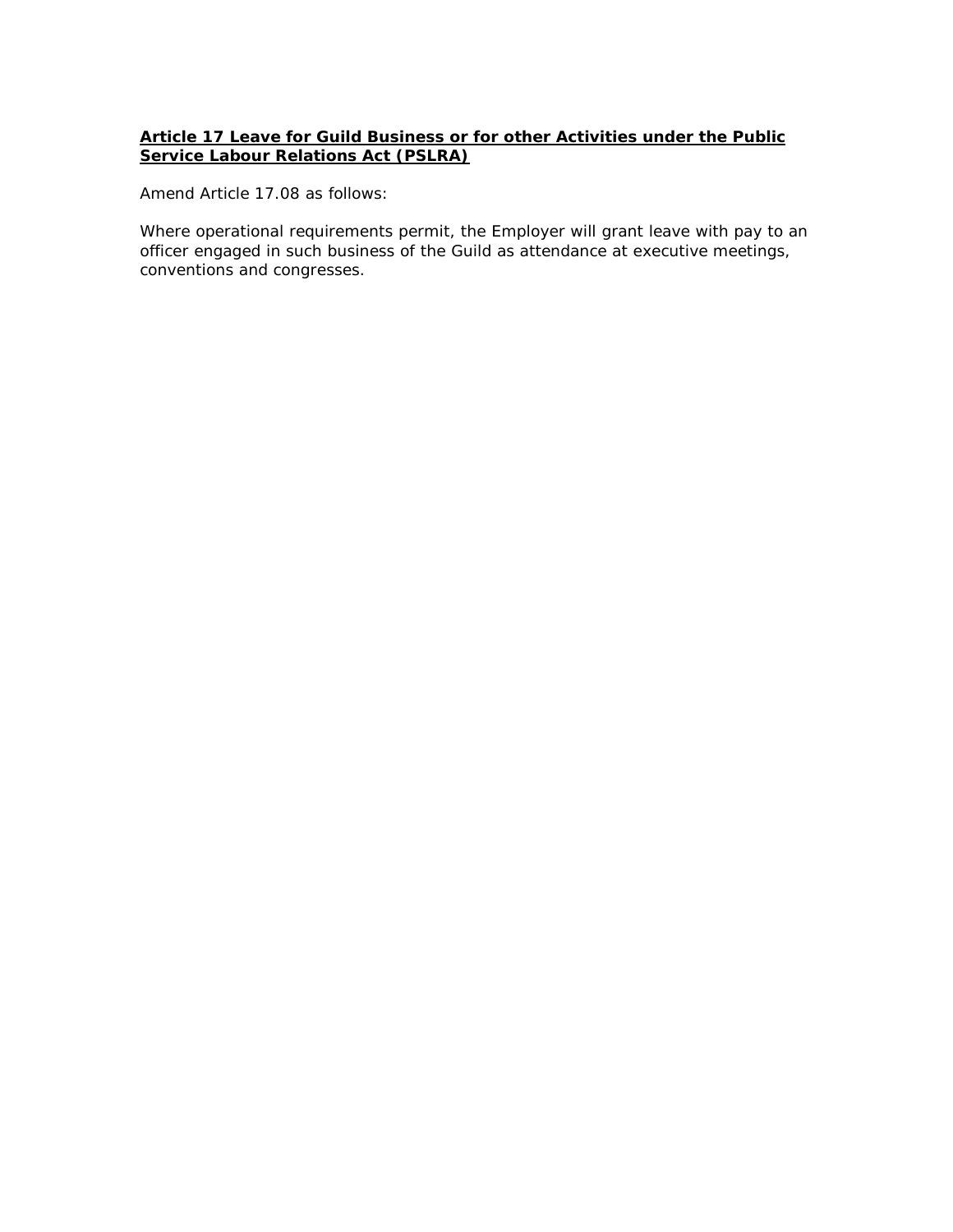# **Article 20 Vacation Leave with Pay**

*Amend Article 20.07 as follows:*

The Employer shall schedule vacation leave as requested by the officer.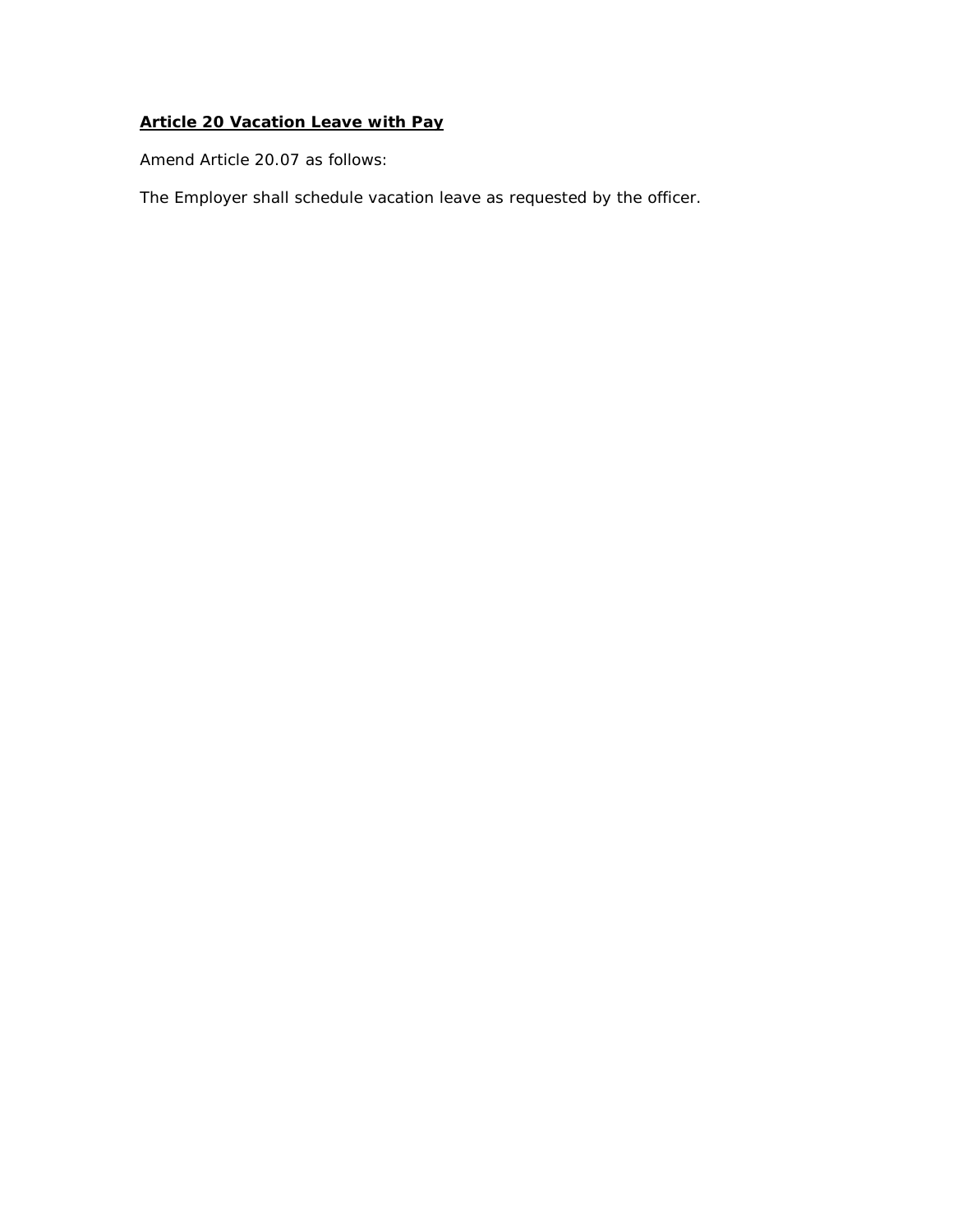# **Article 21 Designated Holidays**

*Amend Article 21.05 as follows:*

(b) Double time for all hours worked

Delete (a), (c)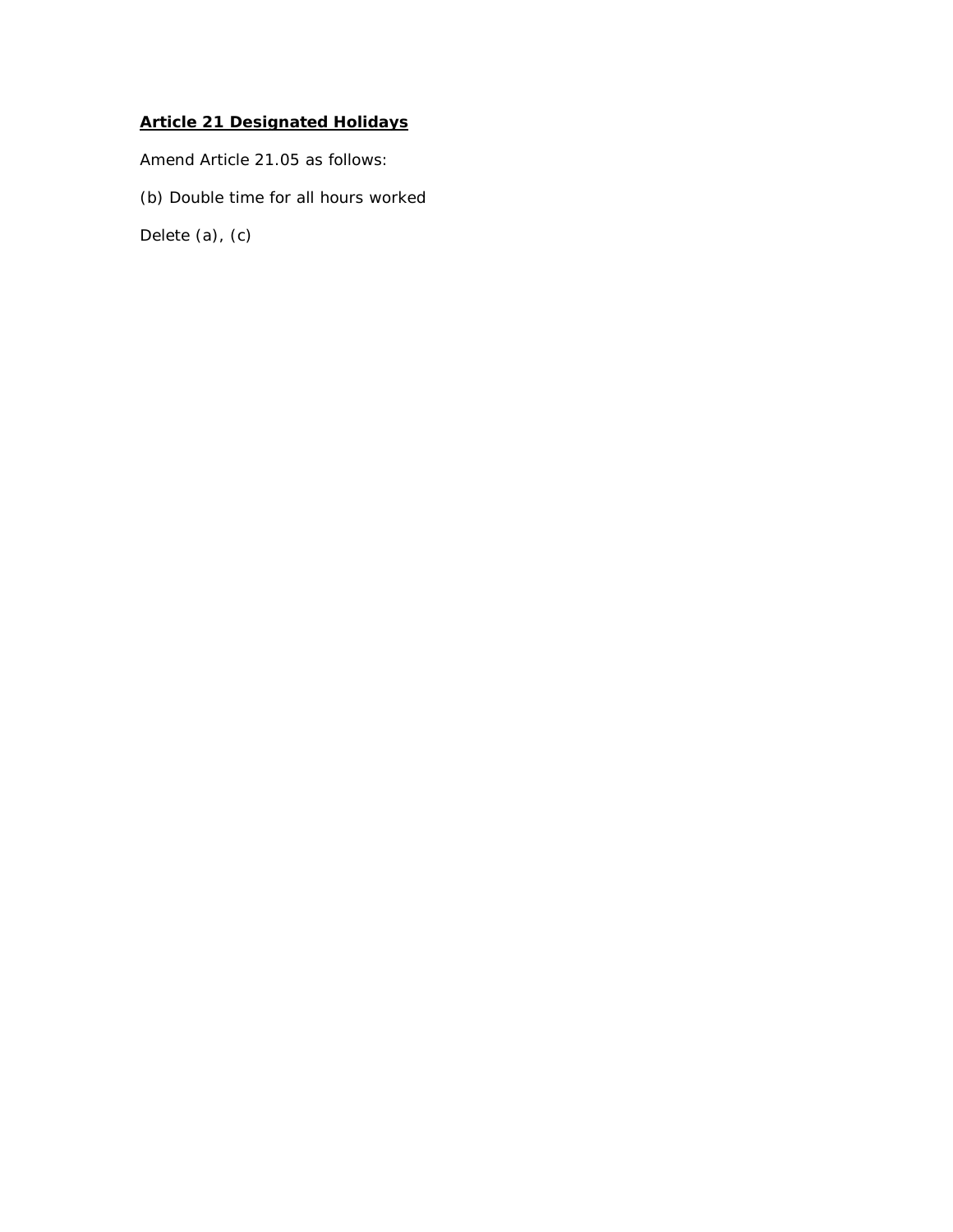# **Article 21 Designated Holidays**

*Amend Article 21.06 as follows:*

(b) Double time for all hours worked

Delete (a),(c)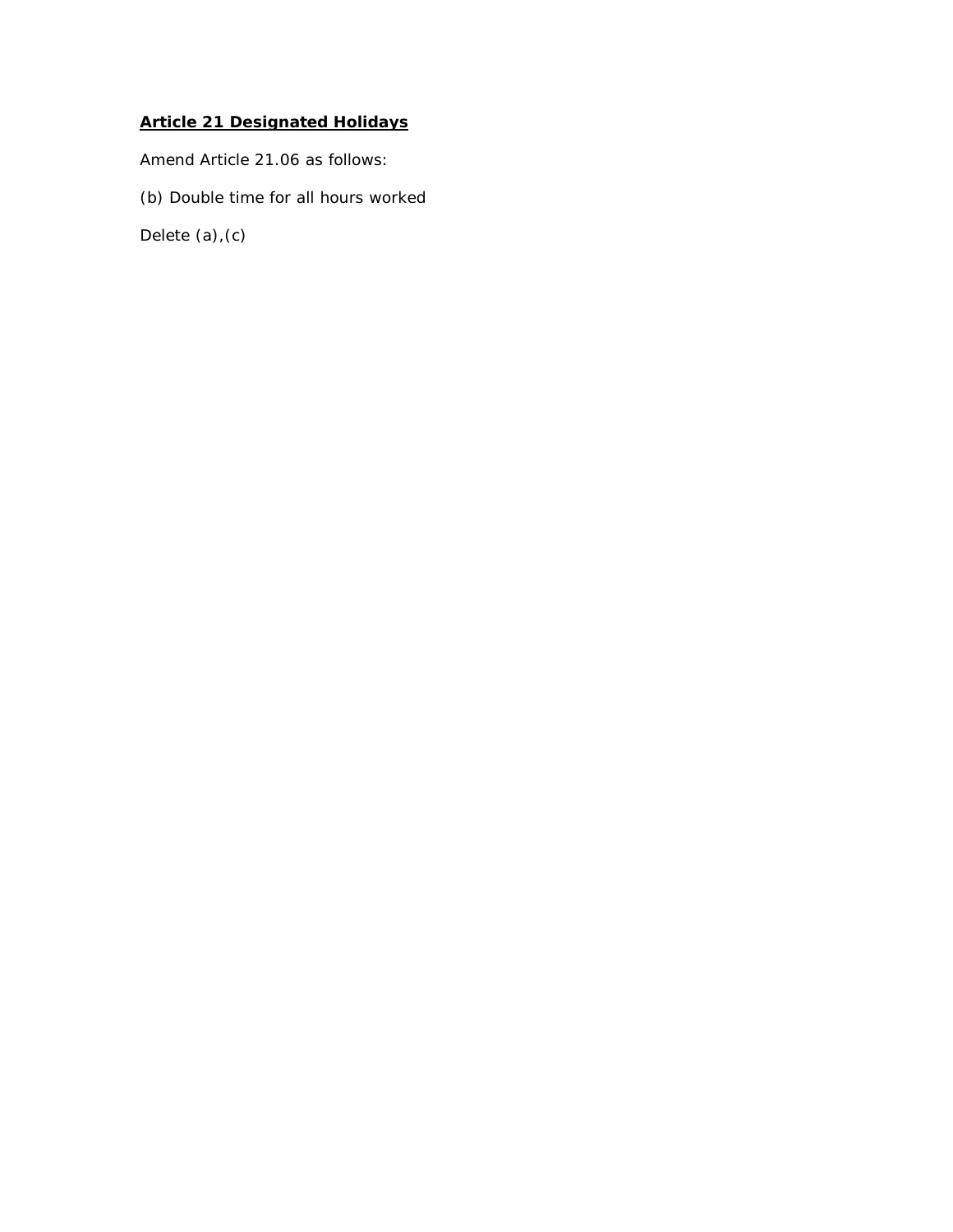#### **Article 23 Other Types of Leave With or Without Pay**

*Amend Article 23.02 (a) as follows:*

Where a member of an officer's immediate family dies, the officer shall be entitled to bereavement leave with pay for a period of *seven (7)* consecutive calendar days, including the day of the memorial commemorating the deceased. During such period, the officer shall be granted leave with pay for those days which are not the regularly scheduled days of rest for that officer. In addition, the officer may be granted up to three (3) days leave for the purpose of travel related to the death.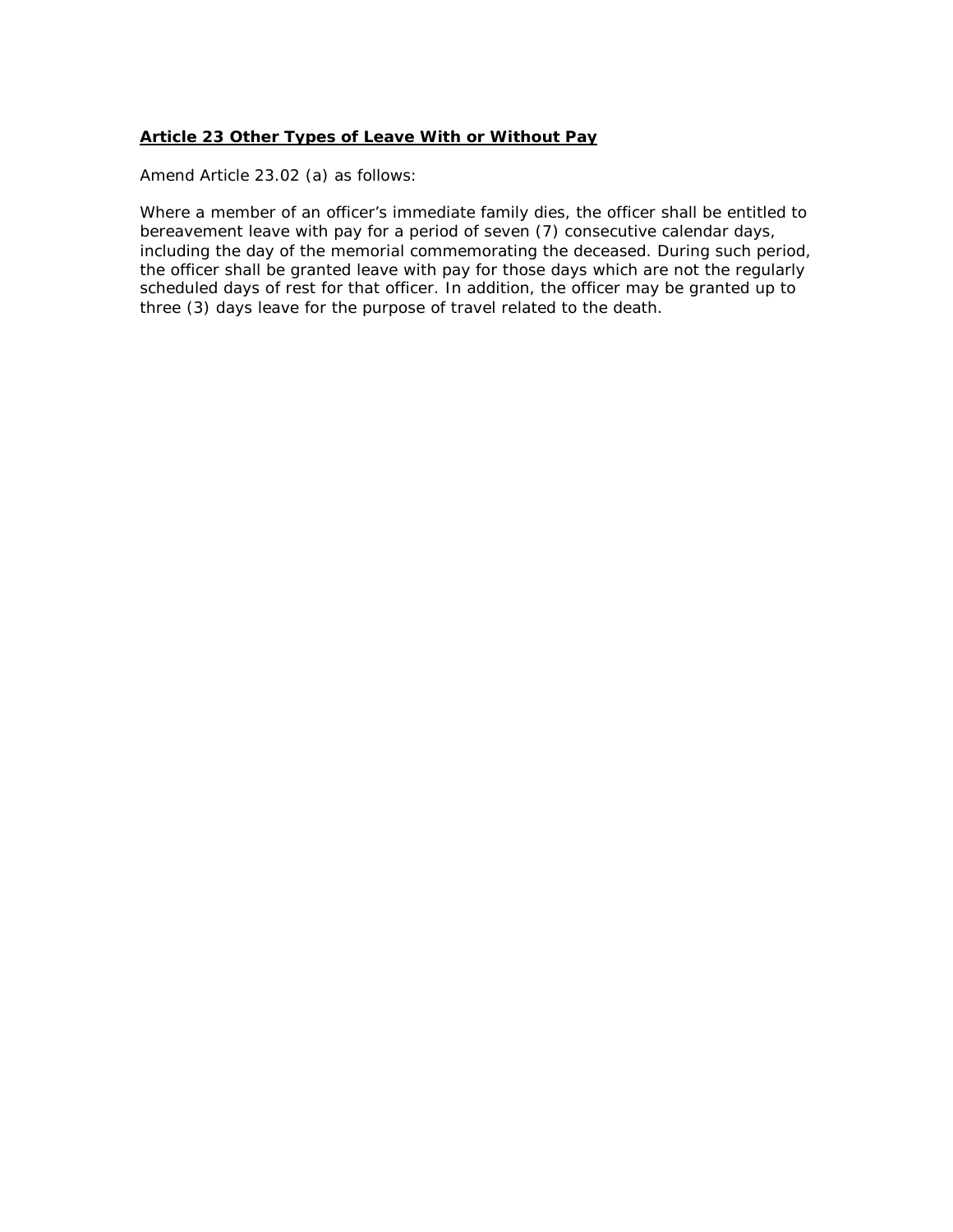#### **Article 23 Other Types of Leave With or Without Pay**

*Amend Article 23.18 (b) (i) as follows:*

The Employer shall grant leave with pay as follows:

(i) One (1) day when circumstances arise with those individuals indicated in Article 23.18(a). An officer requesting leave under this provision must notify his/ her supervisor as far in advance as possible;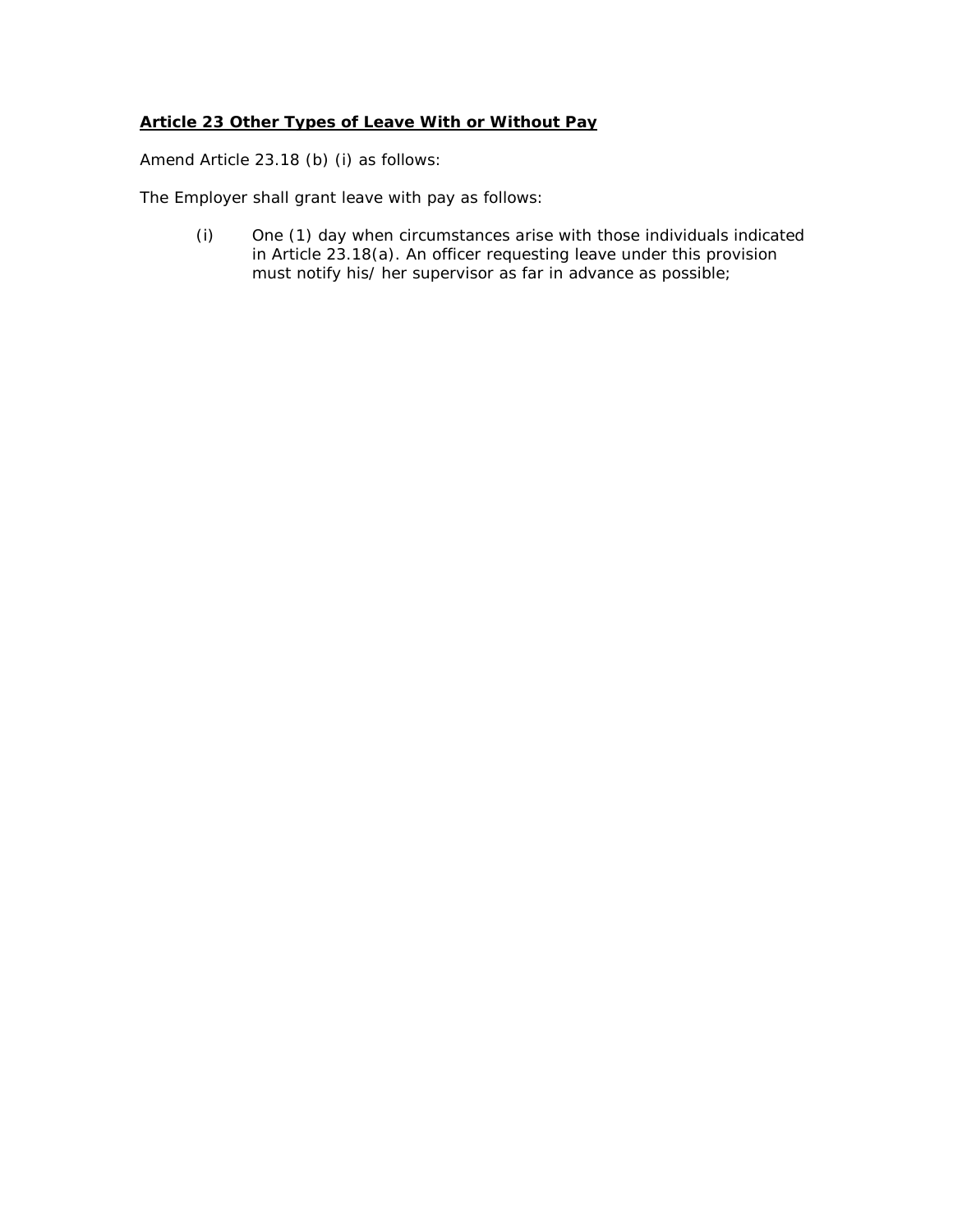# **Article 24 Travelling Time**

*Amend Article 24.04 (b) (ii) and (c) to reflect 9 hours.*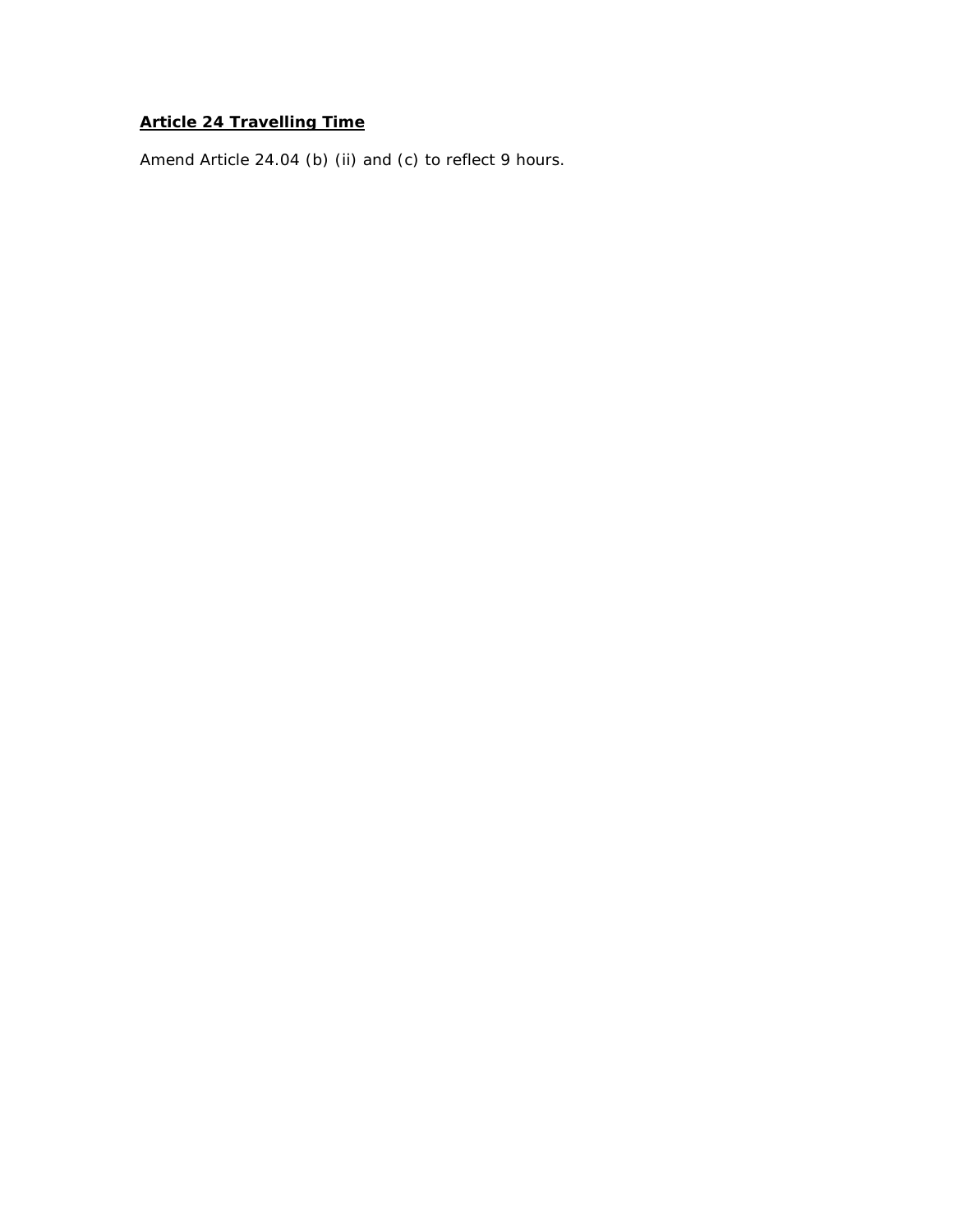# **Article 25 Meals and Quarters**

*Amend Articles 25.02 (a), (b), and 25.03 (a), (b) as follows:*

Replace quantum with NJC Travel Directive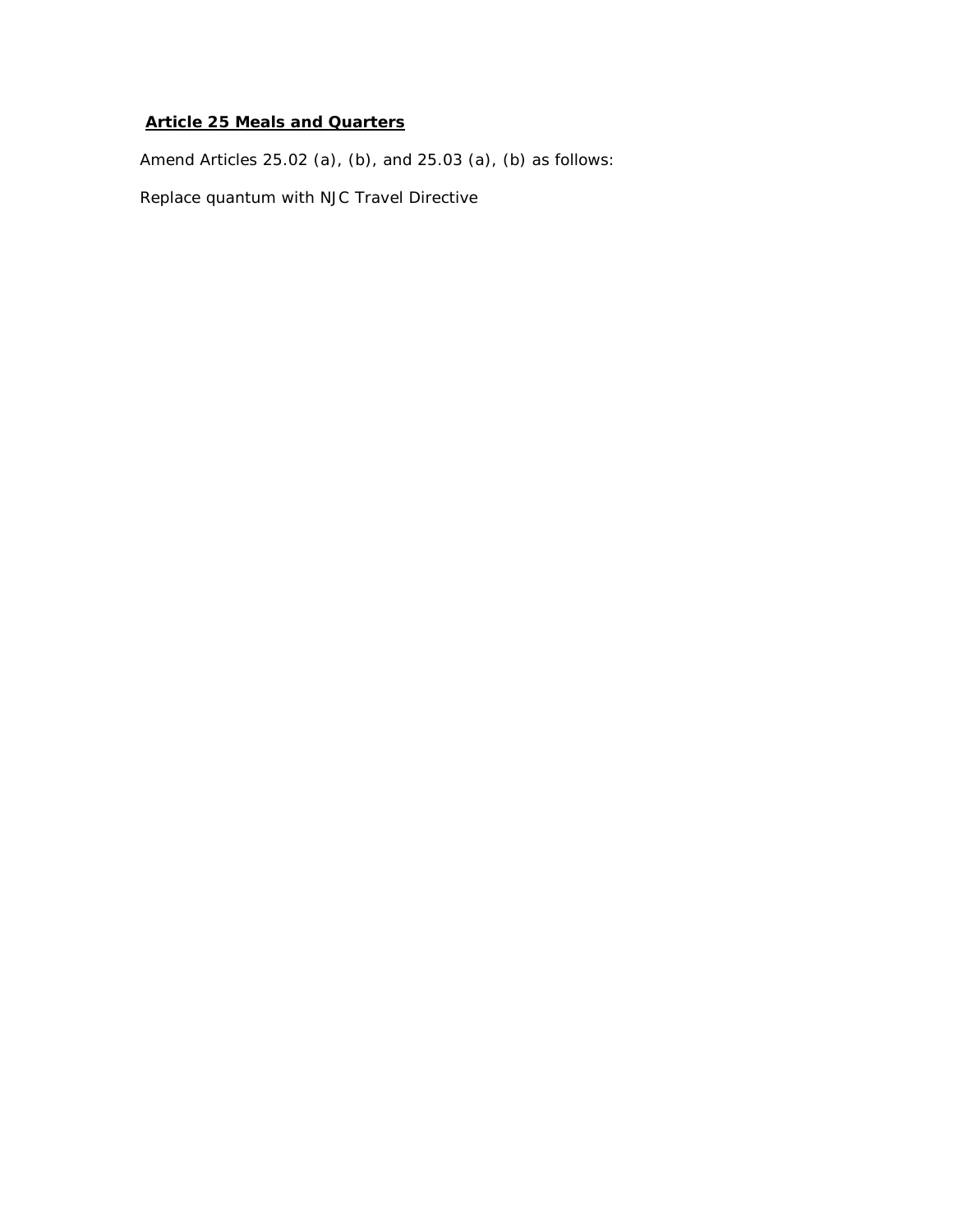*Amend Article 30.04 (a) as follows:*

Any work which appears to be necessary for the safety of the vessel, passengers or crew shall be performed at any time on immediate call by all officers and shall be paid overtime.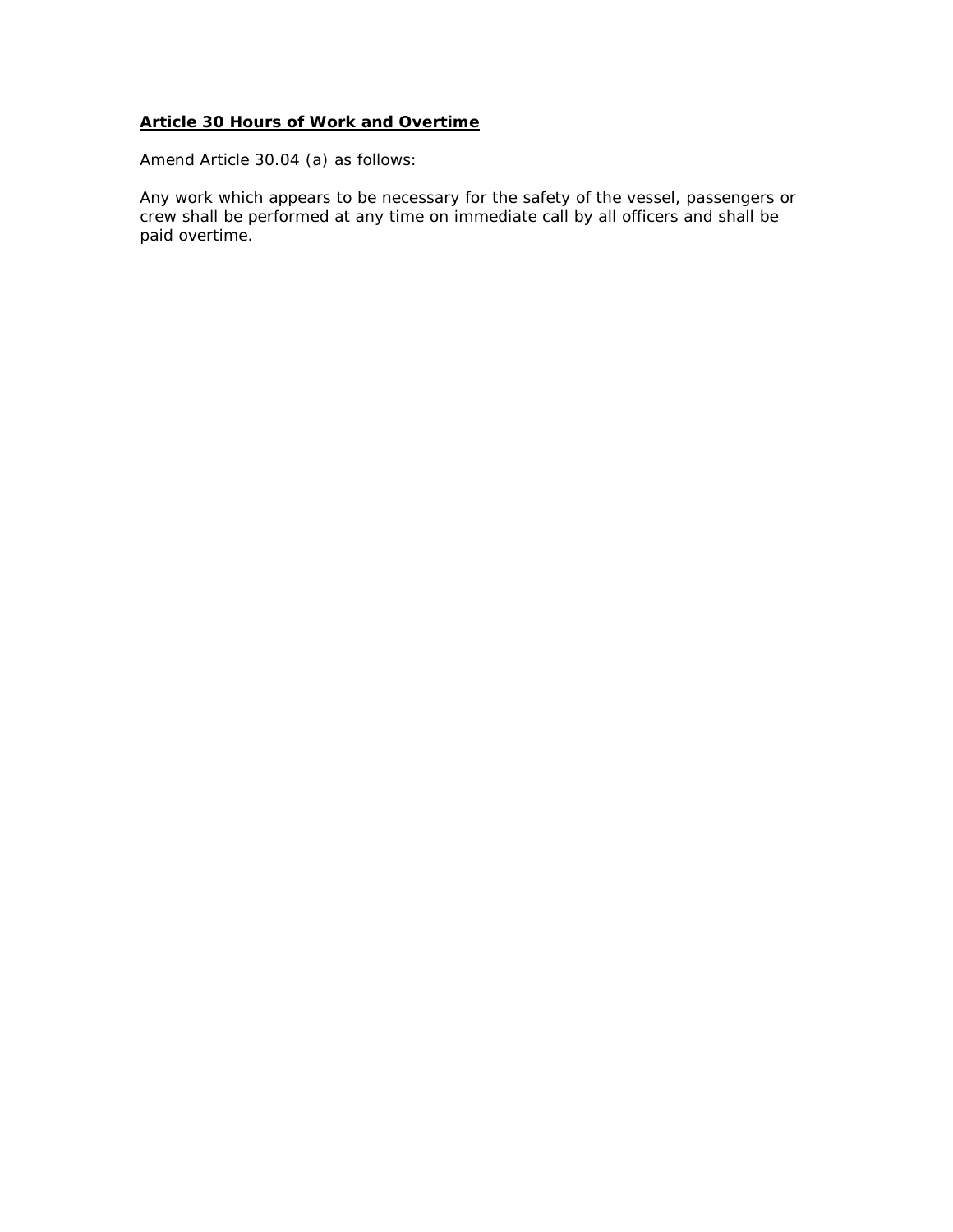*Amend Article 30.06 as follows:*

Delete (c).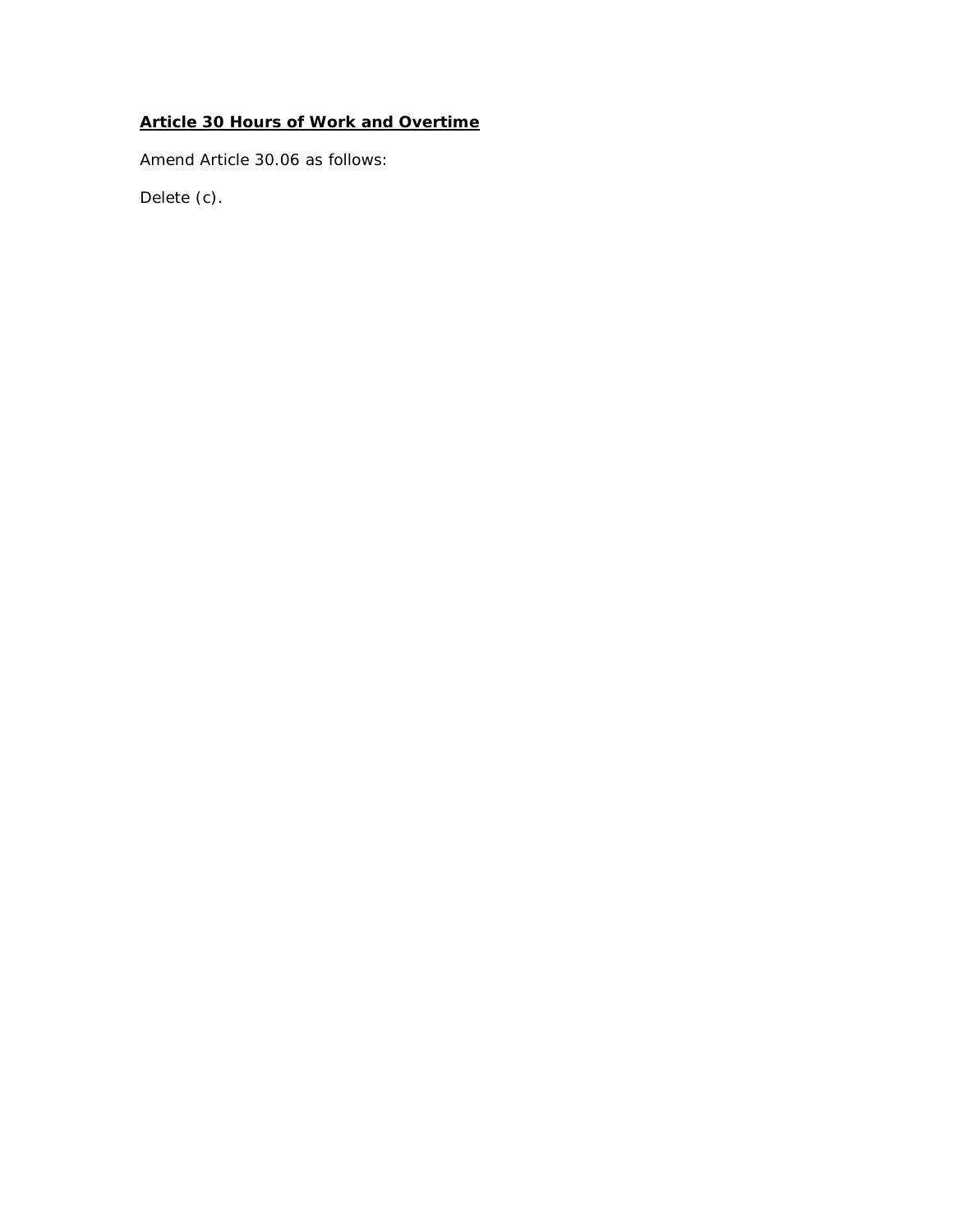*Amend Article 30.07 as follows:*

Delete (c).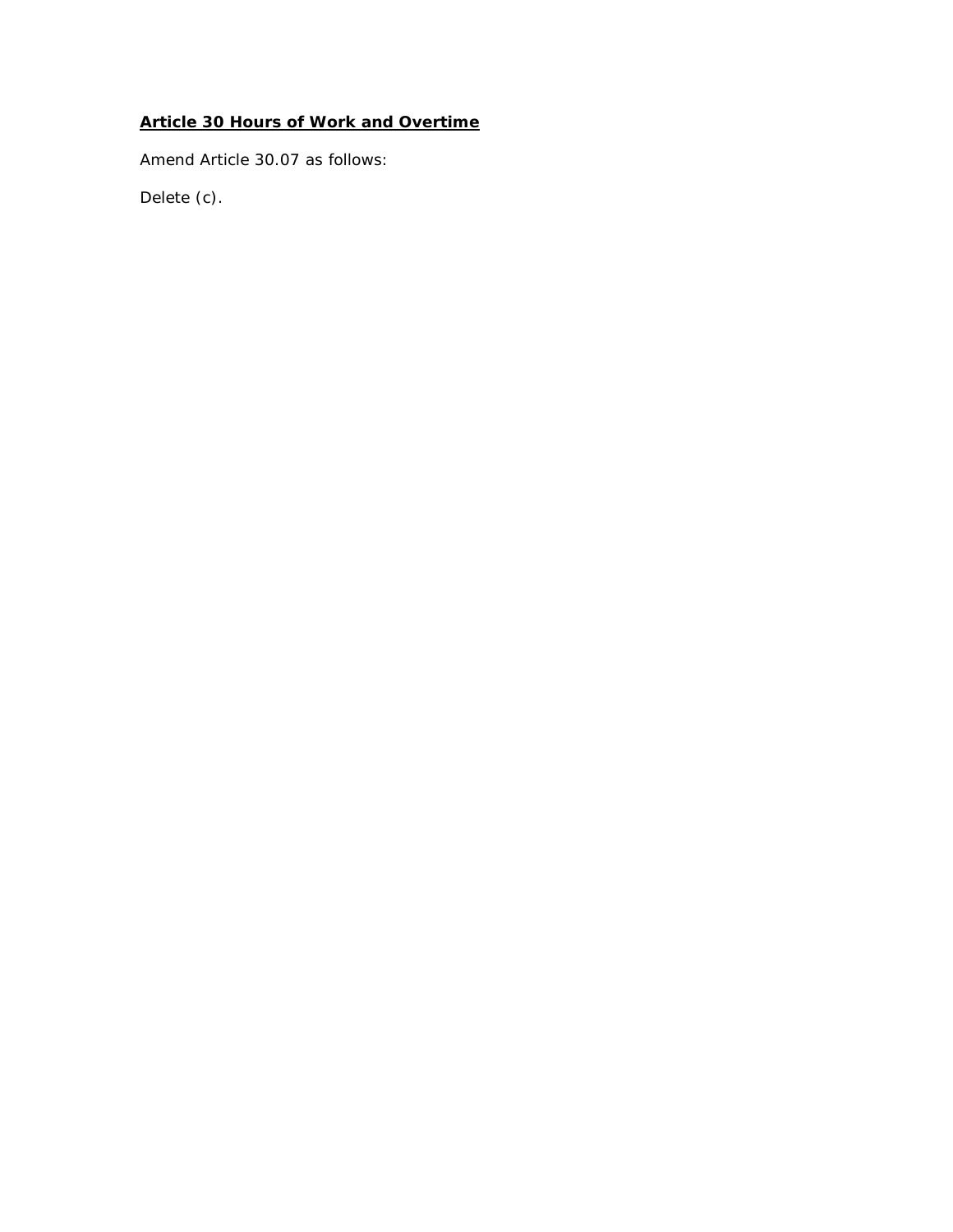*Amend Article 30.08 as follows:*

Subject to clause 30.11 an officer is entitled to compensation under 30.06 (d):

- (a) for overtime worked following the officer's normal daily hours of work;
- (b) for overtime worked on the officer's days of rest: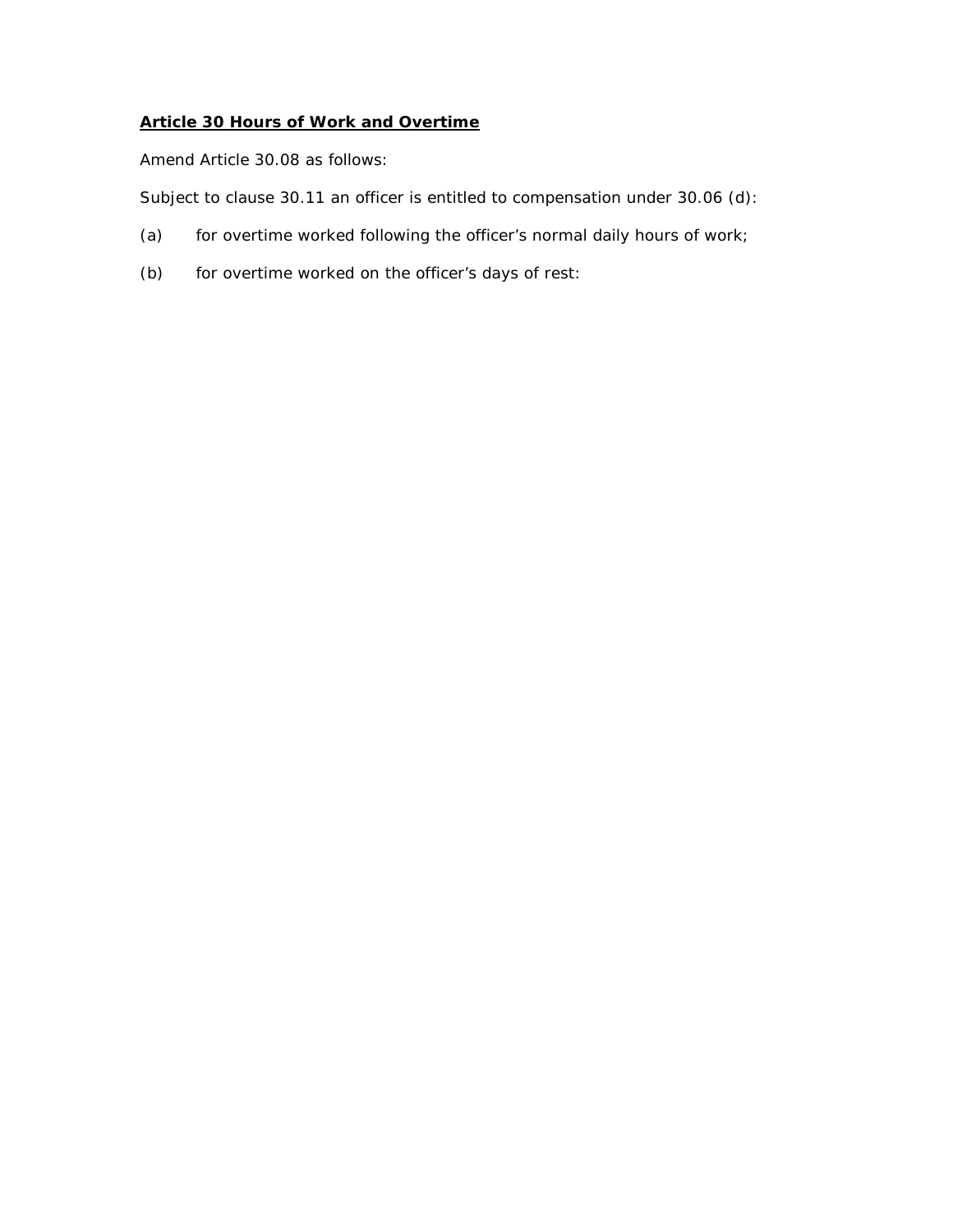### **Article 30.09 Meal Allowance**

*Amend Article 30.09 (a) (b) (c) as follows:*

Replace quantum with NJC Travel Directive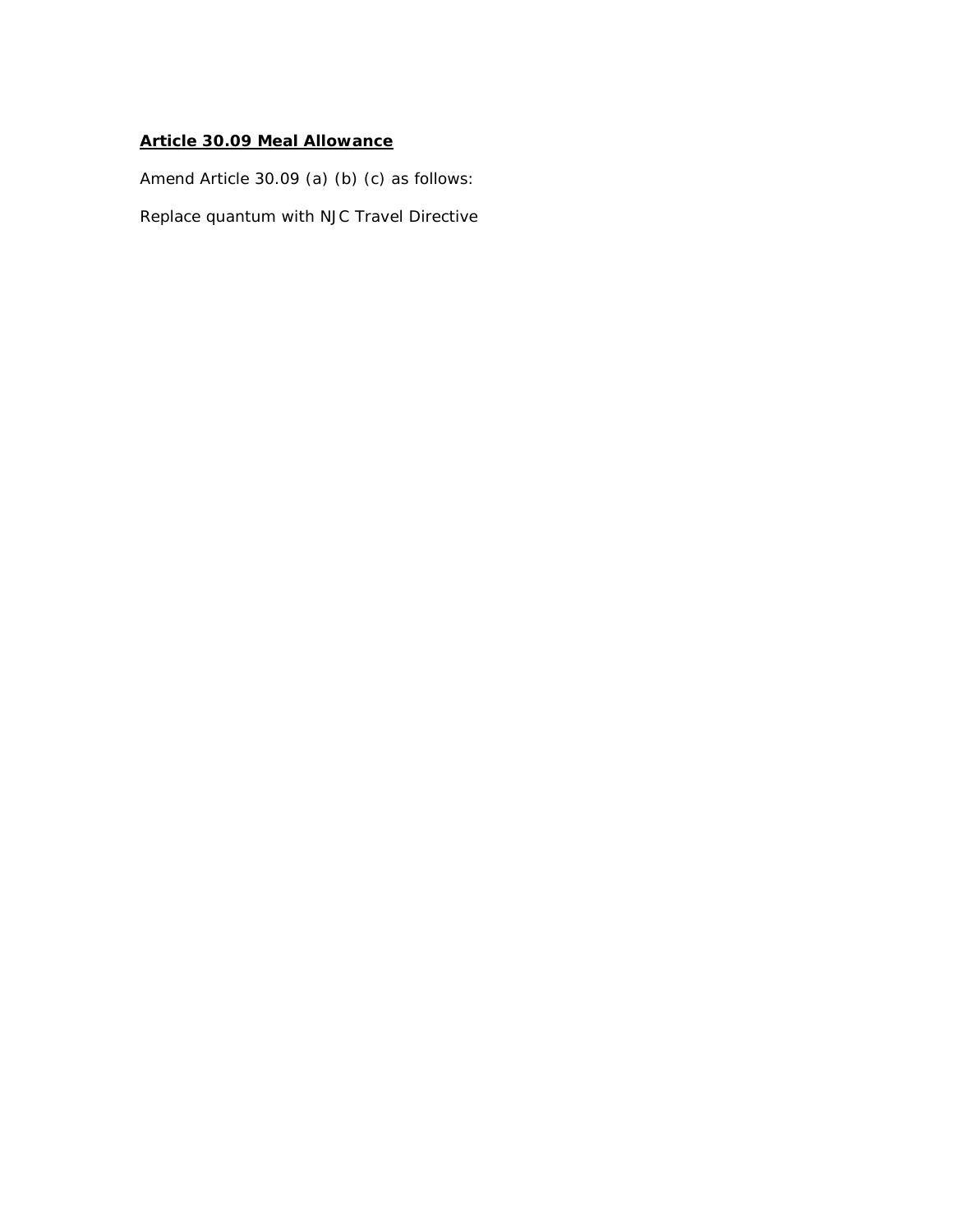#### **Article 30.14 Compensation in cash or leave with pay**

*Amend Article 30.14 (a) as follows:*

All overtime earned (Article 30), all compensation earned for performing Security Duty (Article 33), Travelling Time (Article 24), Call-back Pay (Article 31) Reporting Pay (Article 32), Dirty Work (Article 40) and all compensation earned for work on a Designated Holiday (Article 21) shall accumulate as compensatory leave at the equivalent cash value of the sub-group and level at which it is earned. Such accumulated compensatory leave shall be held in reserve to be liquidated in leave or cash at the request of the officer.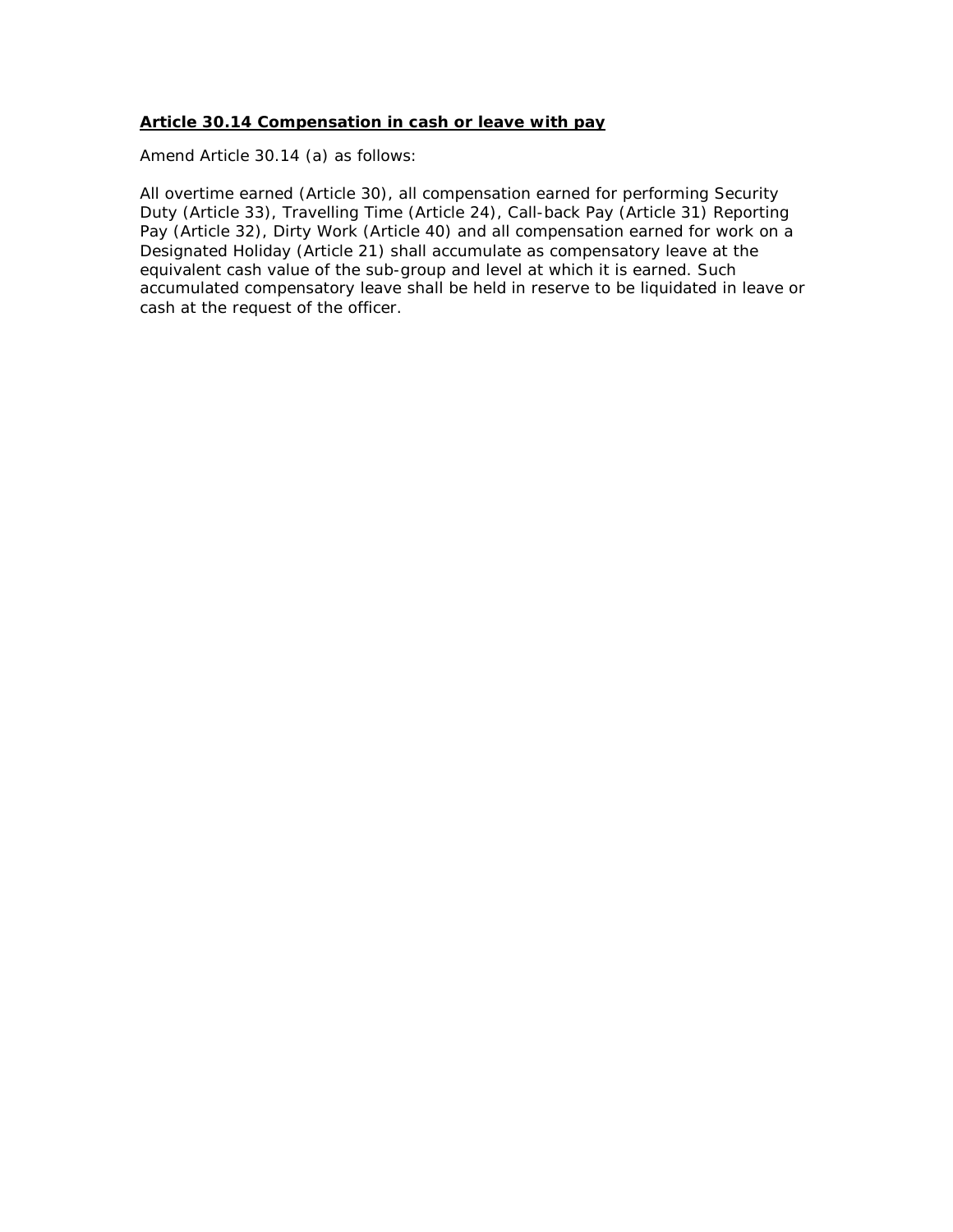# **Article 32 Reporting Pay**

*Amend Article 32.01 as follows:*

If an officer *is not notified* at least forty-eight (48) hours prior to the commencement….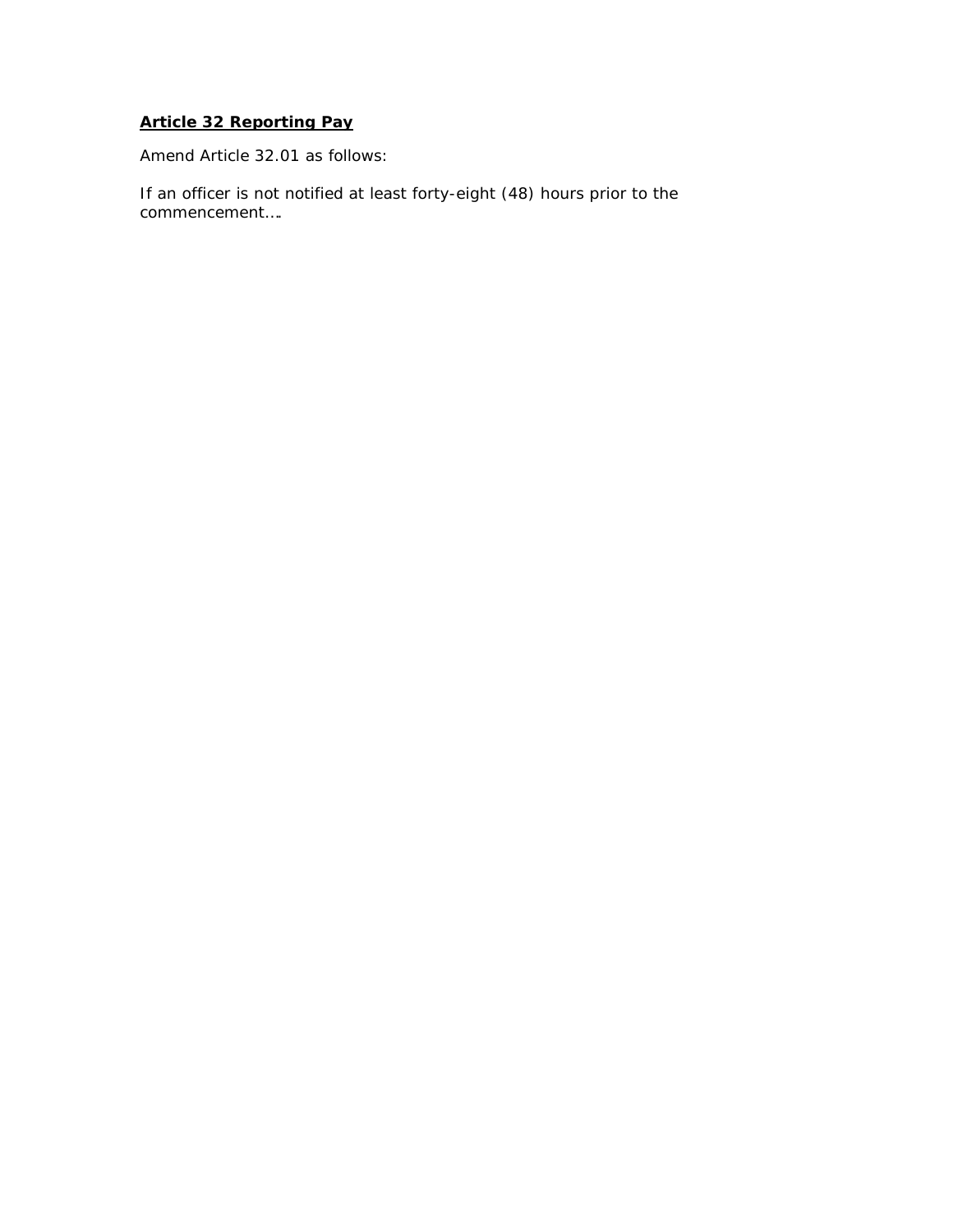# **Article 35 Pay Administration**

*Amend Article 35.04 as follows:*

Add: All acting time shall be cumulative for the purposes of pay increment calculation.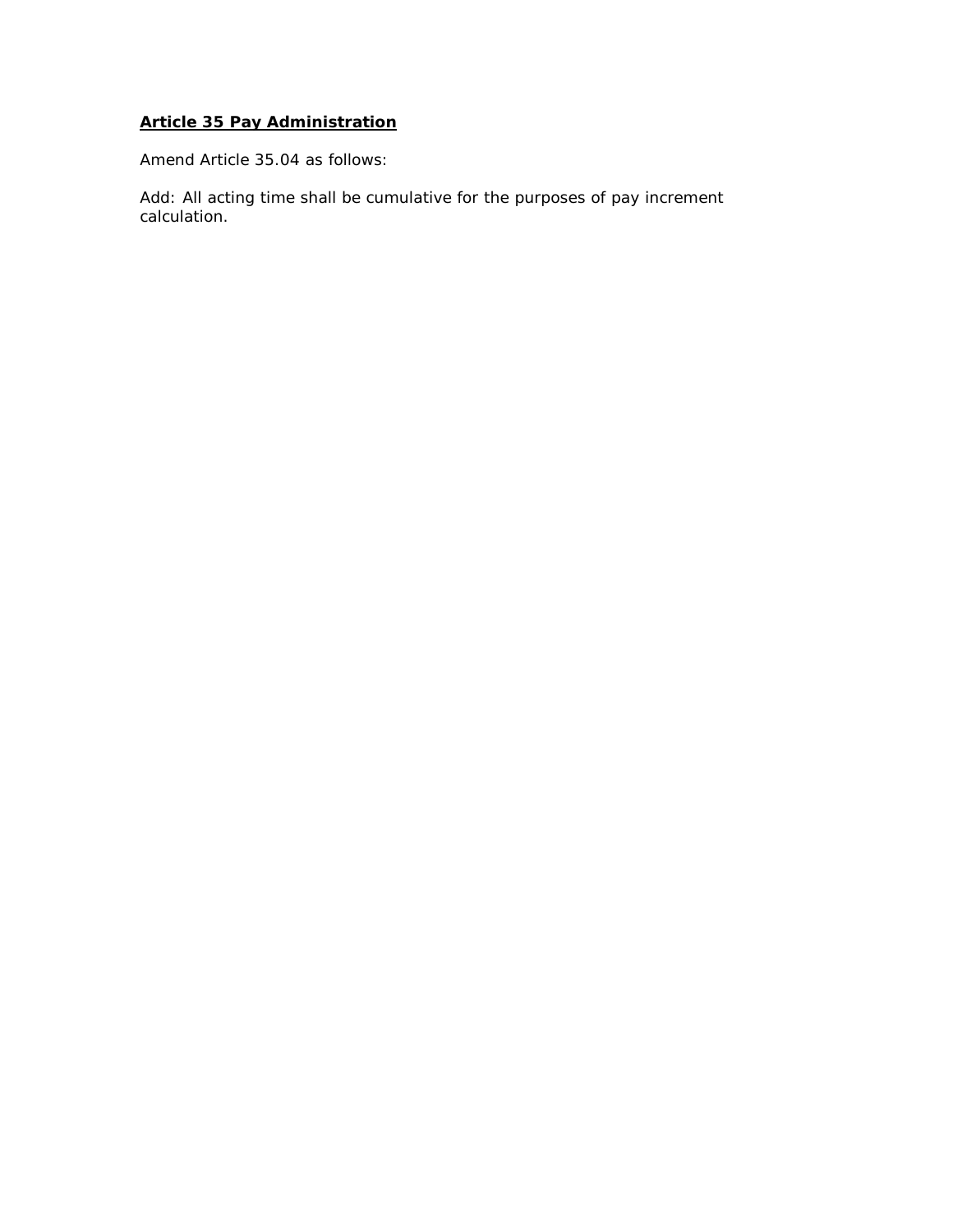#### **Article 35 Pay Administration**

*Amend Article 35.08 as follows:*

The Employer shall make cash payments for overtime, acting pay and other premium payments within the first pay period following the end of the calendar month in which it is earned.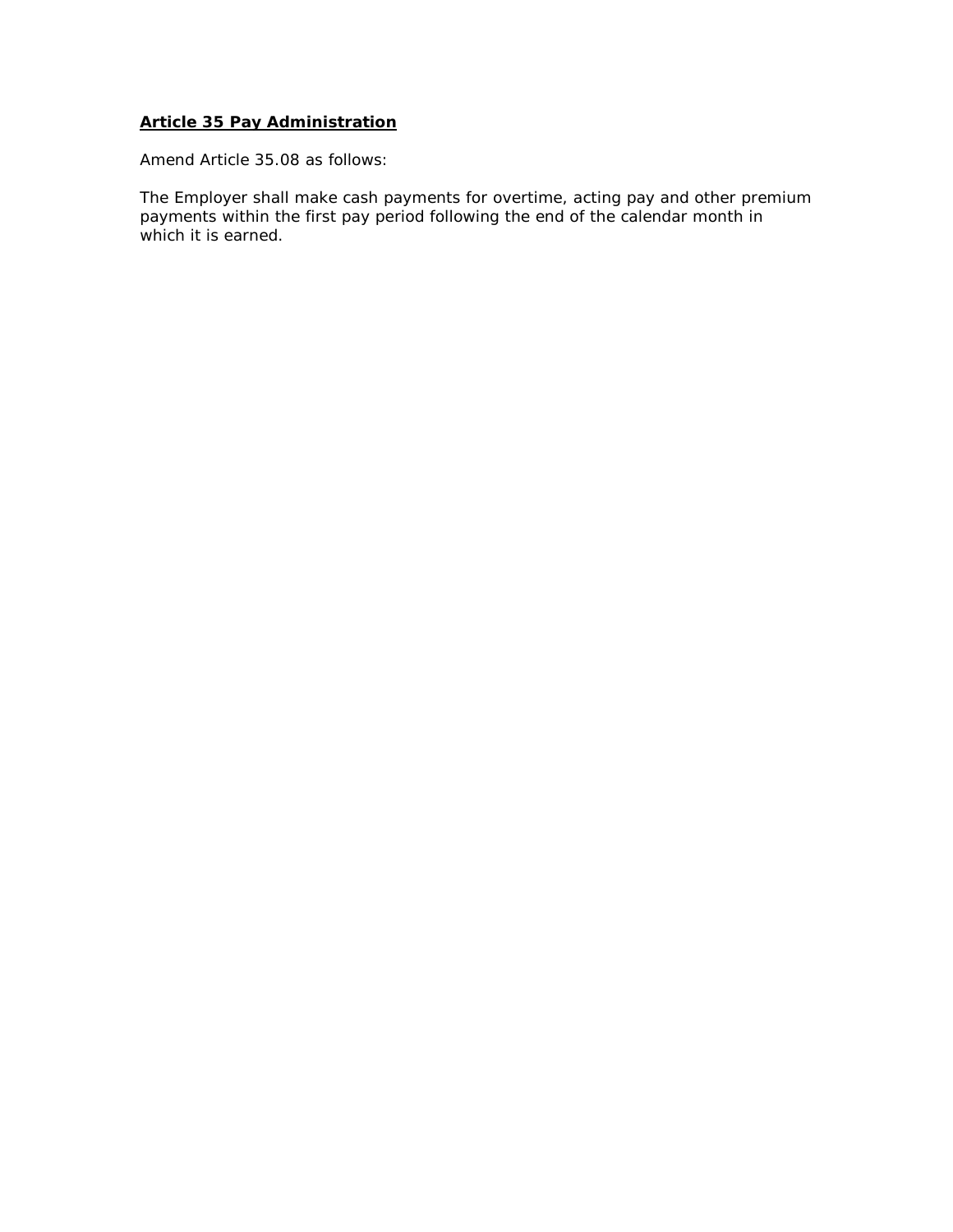### **Article 40 Dirty Work Allowance**

*Amend Article 40.02 as follows:*

Supervision of duties described in clause 40.01 (a), (b), (c) or (d) does not entitle an officer to the allowance specified in clause 40.01.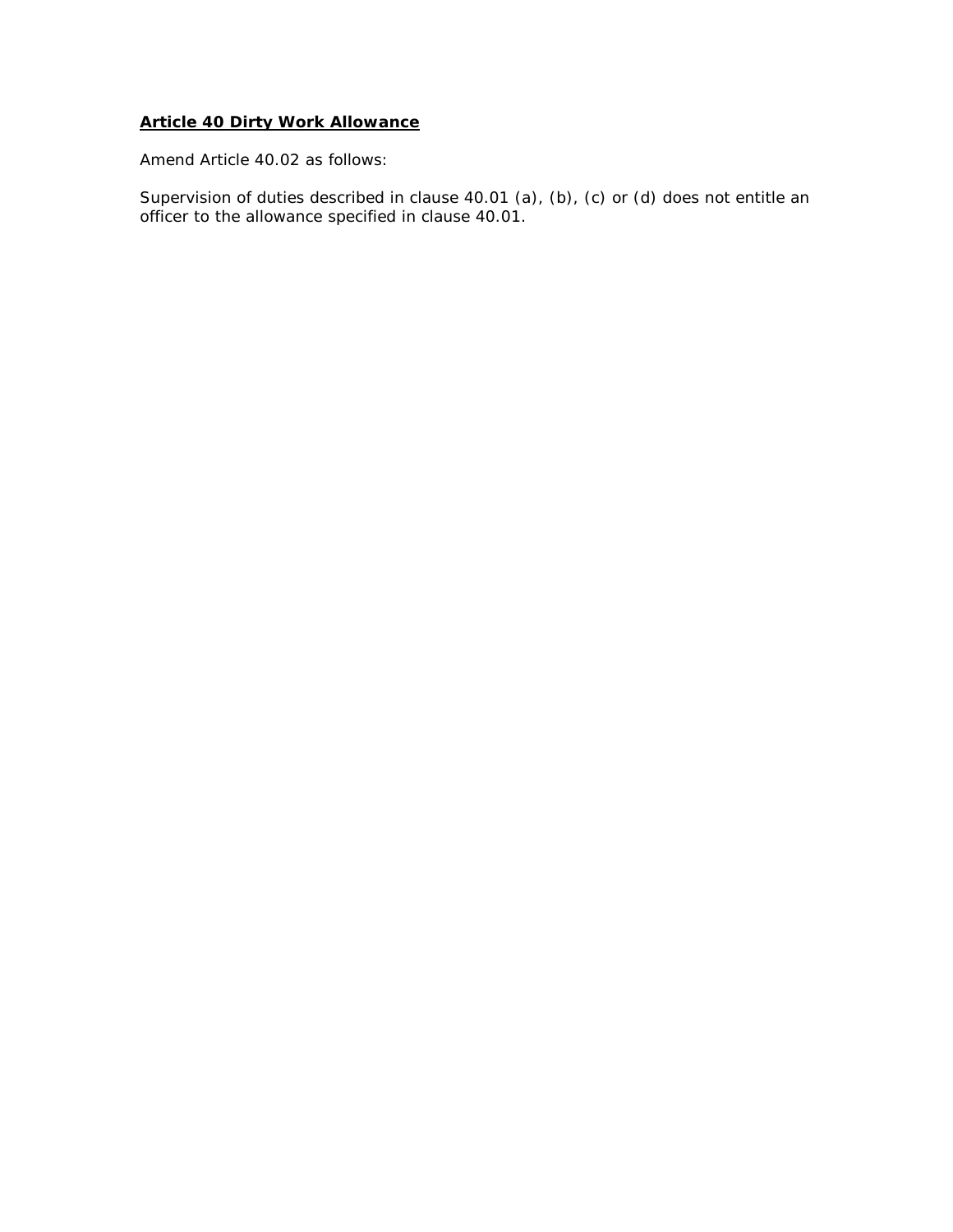# **Article 43 Duration and Renewal**

*Amend Article 43.02 as follows:*

All benefits and monetary items shall be effective retroactive to April 1, 2014.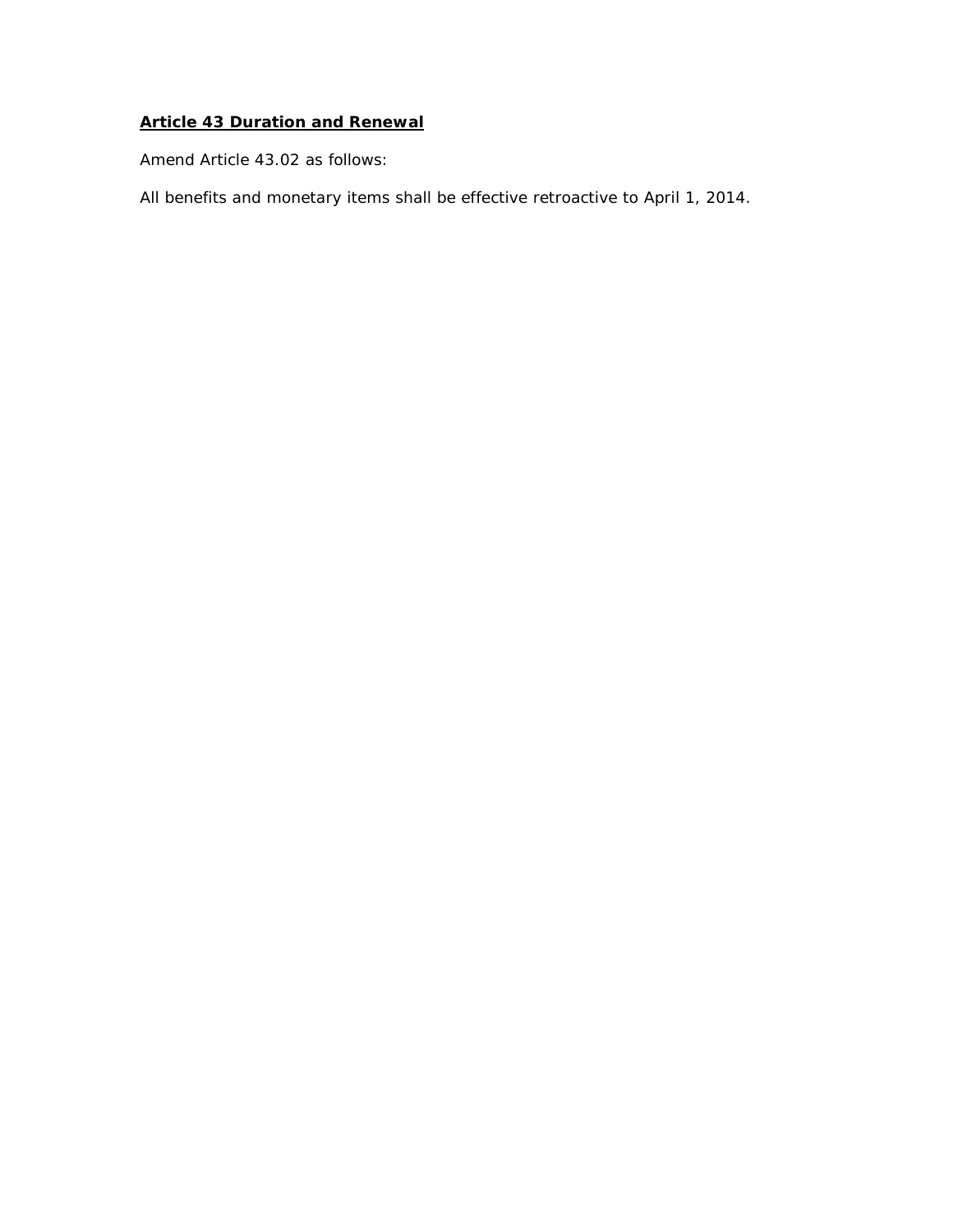# **Article 45 Disability Insurance Plan (new)**

*The Guild proposes to incorporate the Disability Insurance (DI) Plan into the Ships' Officers Collective Agreement.*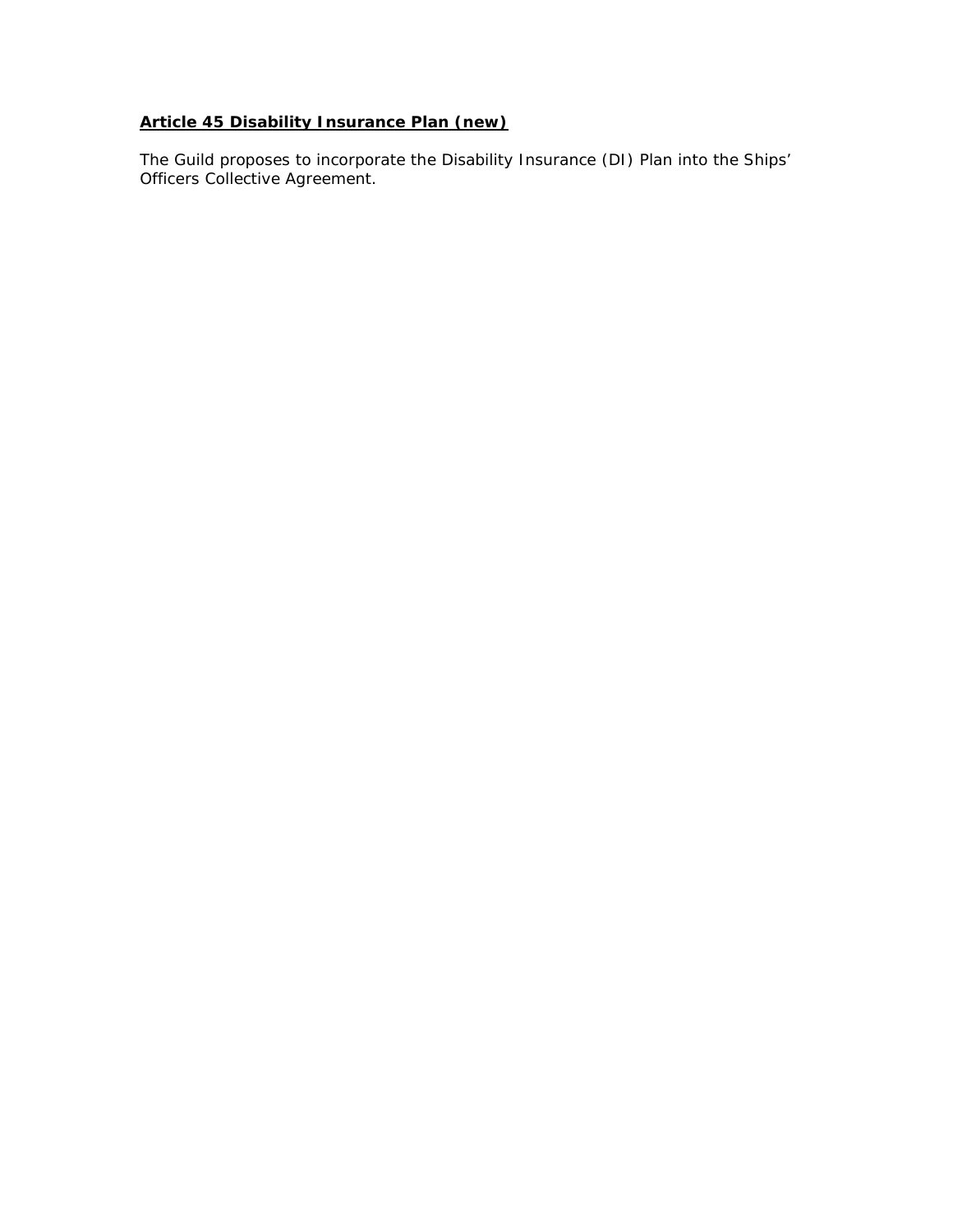# **Wages and Allowances**

*Significant increases in all wage scales and allowances.*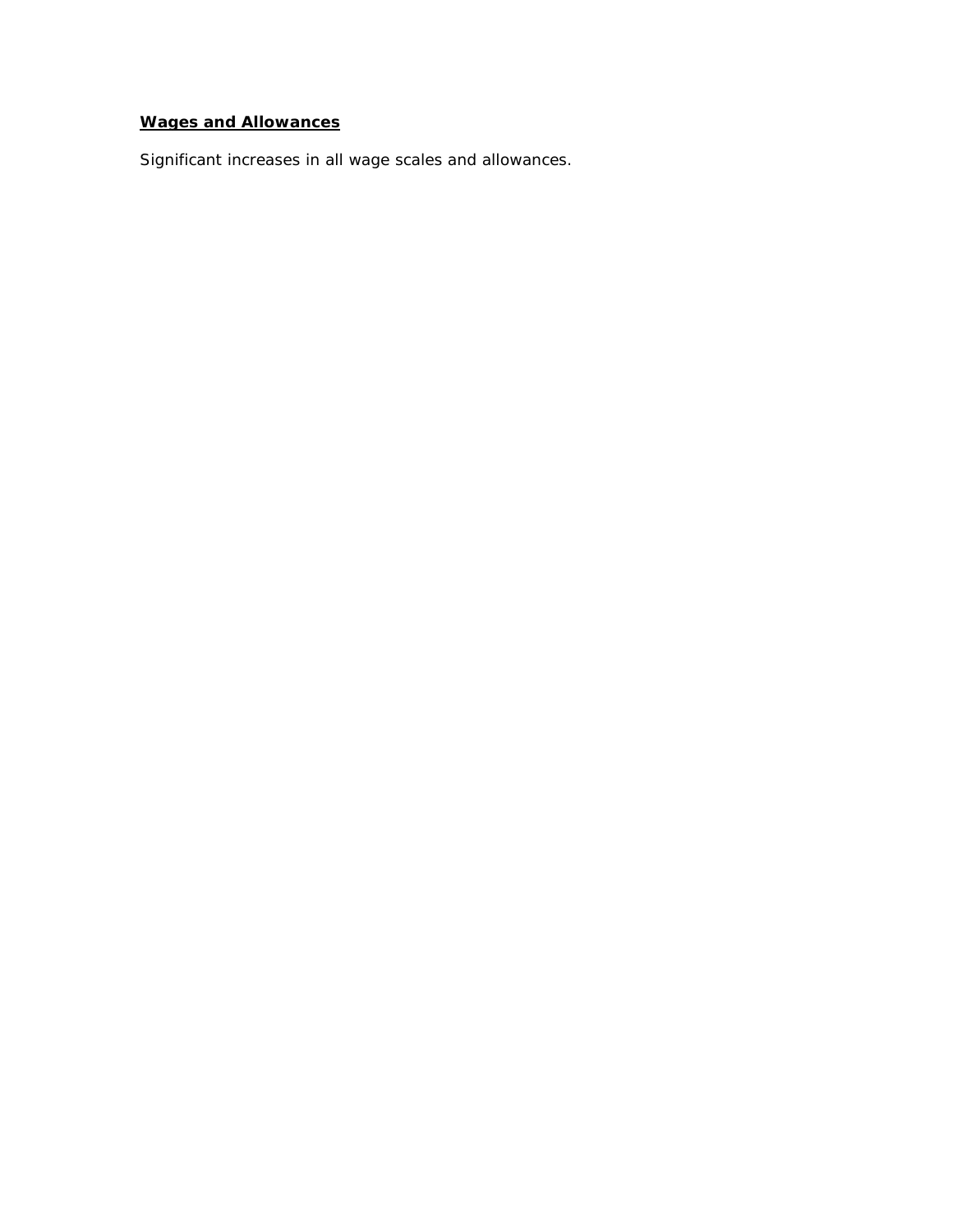# **Appendix A-D**

*Eliminate all increments except for the top two.*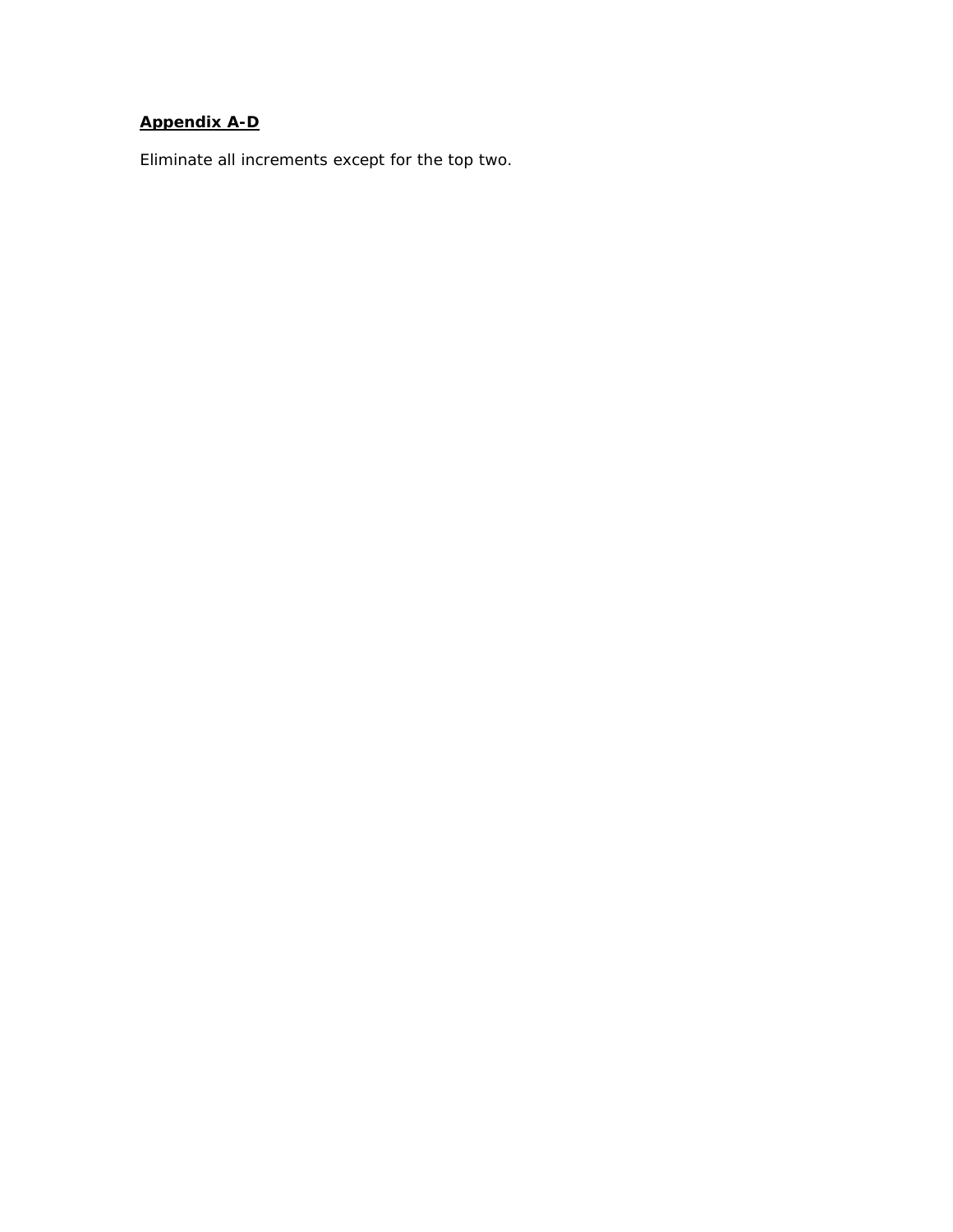# **Appendix E Officer Cadets**

*Replace Monthly Allowances with equivalent Appendix A SO-MAO-TO increments.*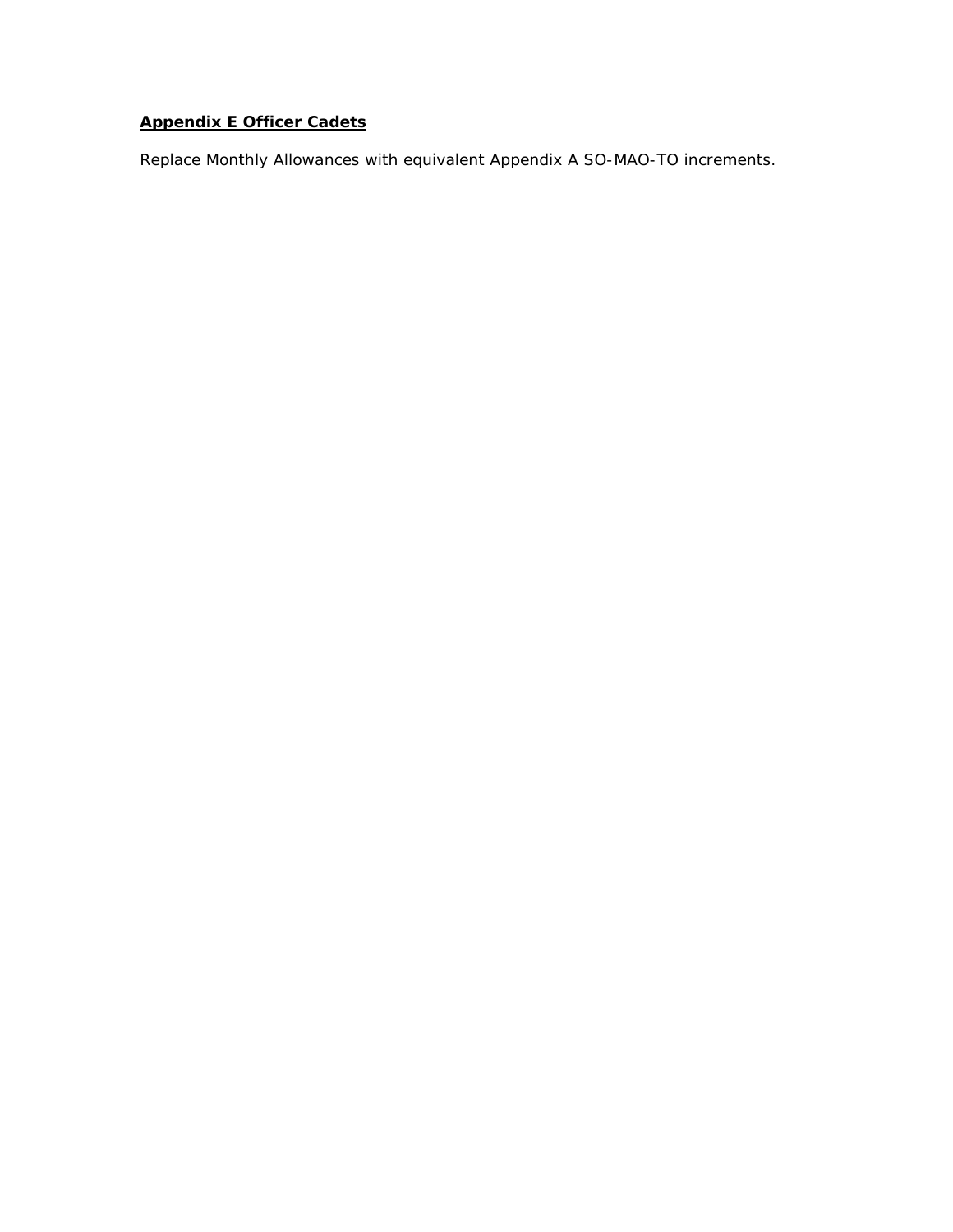# **Appendix G Extra Responsibility Allowance**

*Amend ERA rates to reflect 18% of new top pay increment. Amend ERA rate tables to include FLP and INS groups.*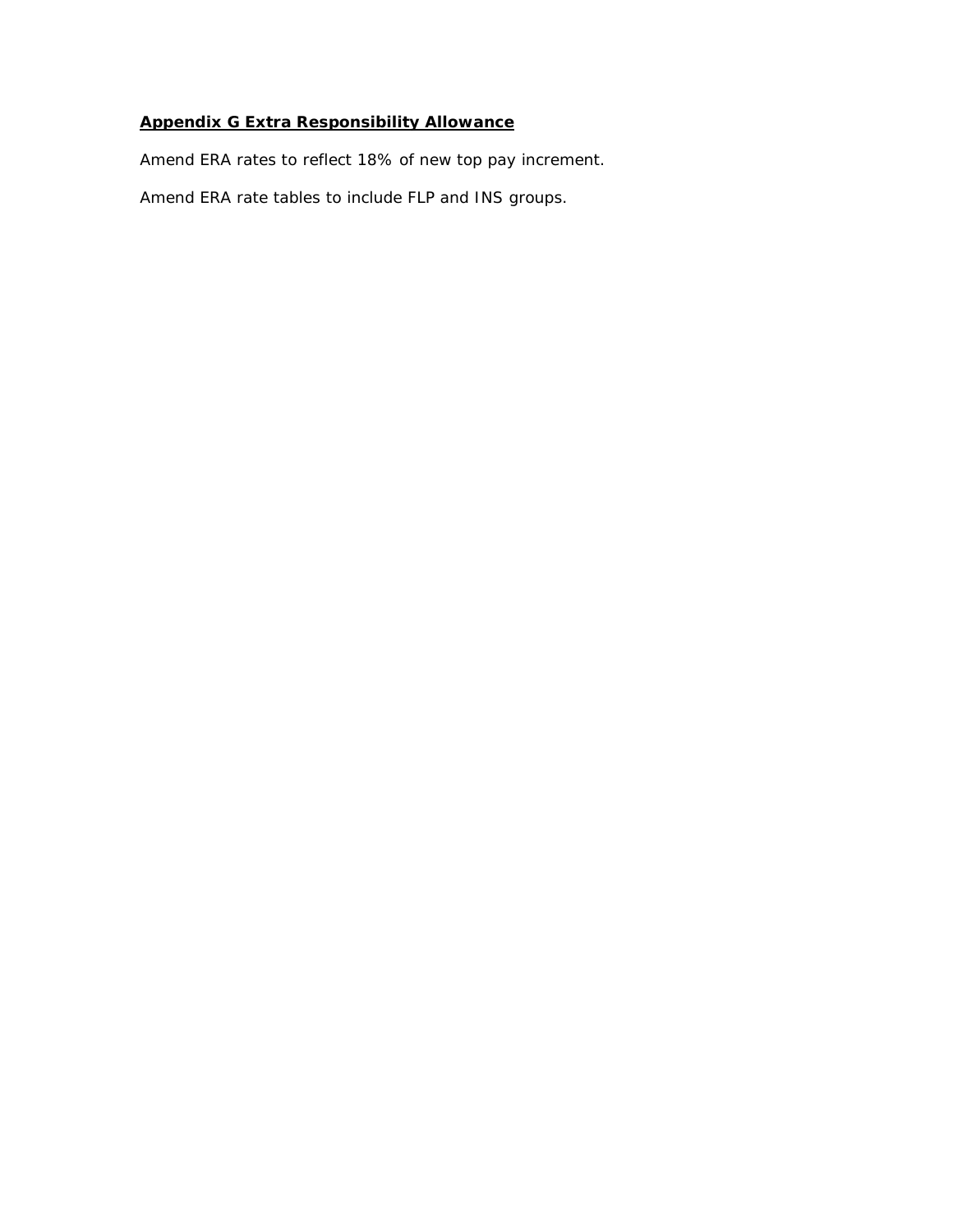# **Appendix H Lay Day Operational Crewing System**

*Amend Article 30 (1) as follows:*

Overtime compensation will be subject to:

(a) Clauses 30.07 and 30.08 of the Ships' Officers Collective Agreement.

Delete (b), (c).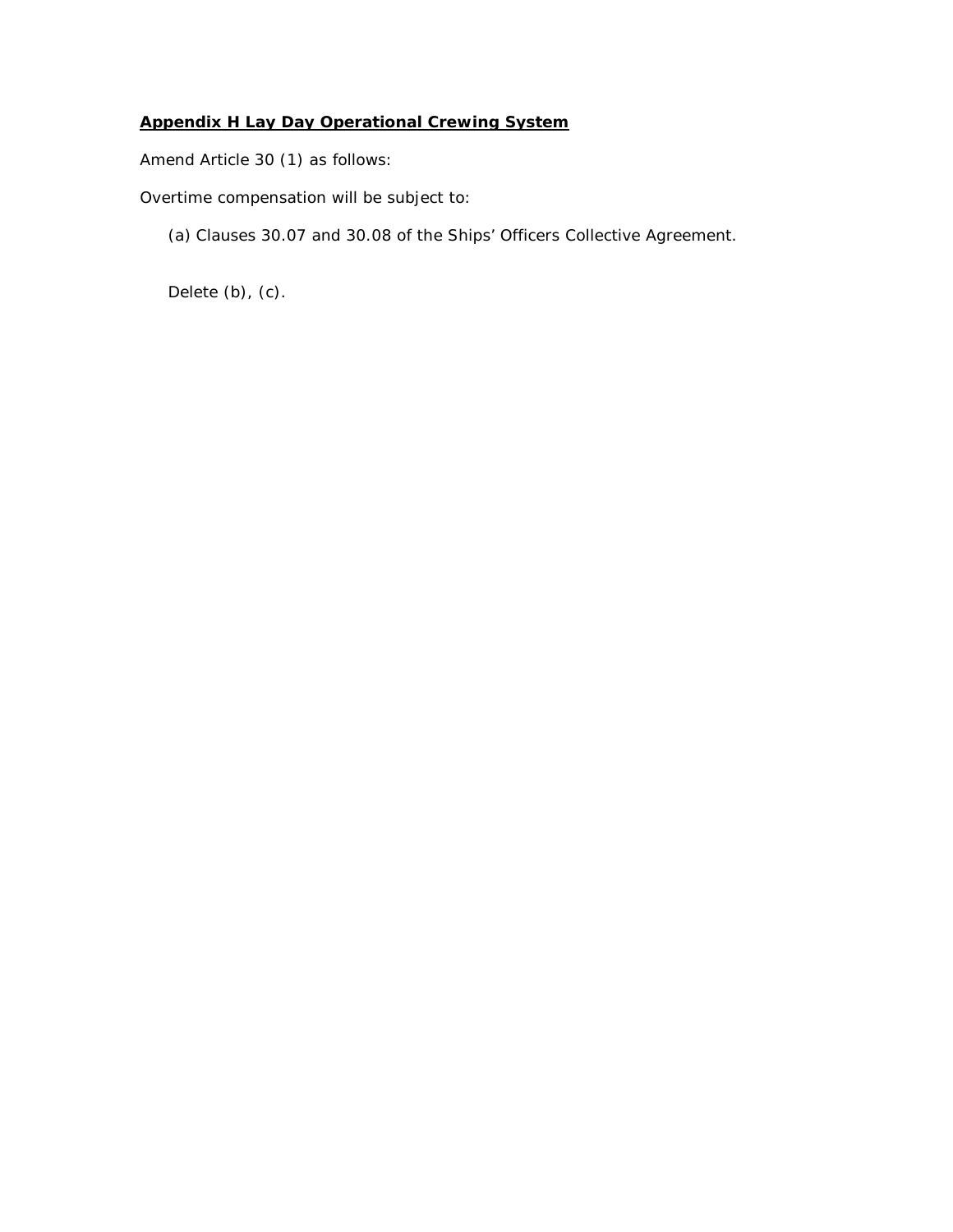#### **Appendix H Lay Day Operational Crewing System**

*Amend paragraph (c) as follows:*

The workday will consist of on-duty-cycle of twelve (12) hours of work per day. For each day worked or for each on-duty-cycle day on which an officer is on authorized leave with pay other than compensatory leave and vacation leave with pay, an officer shall earn one decimal one seven (1.17) lay-days in addition to the officer's lay-Day rate of pay.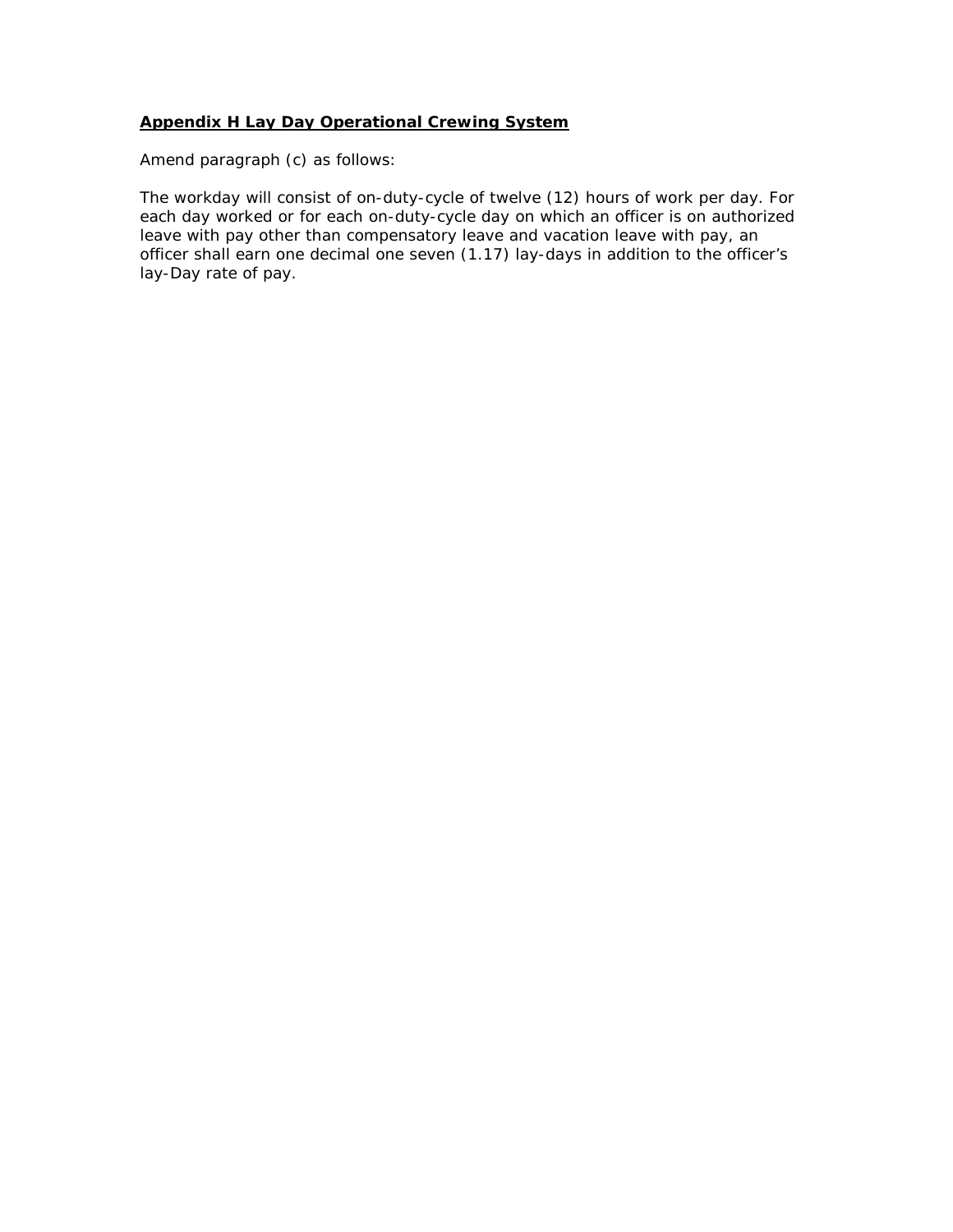#### **Appendix H Lay Day Operational Crewing System**

*Amend Lay –Days General (b) as follows:*

Officers will be informed of the anticipated work schedule for the operational year. Officers will be notified of changes to the anticipated work schedule at the earliest possible time. Normally, officers will receive two (2) months notice of changes to the anticipated work schedule, with a minimum of fourteen (14) days notice. *Tours of duty shall not exceed four (4) weeks.*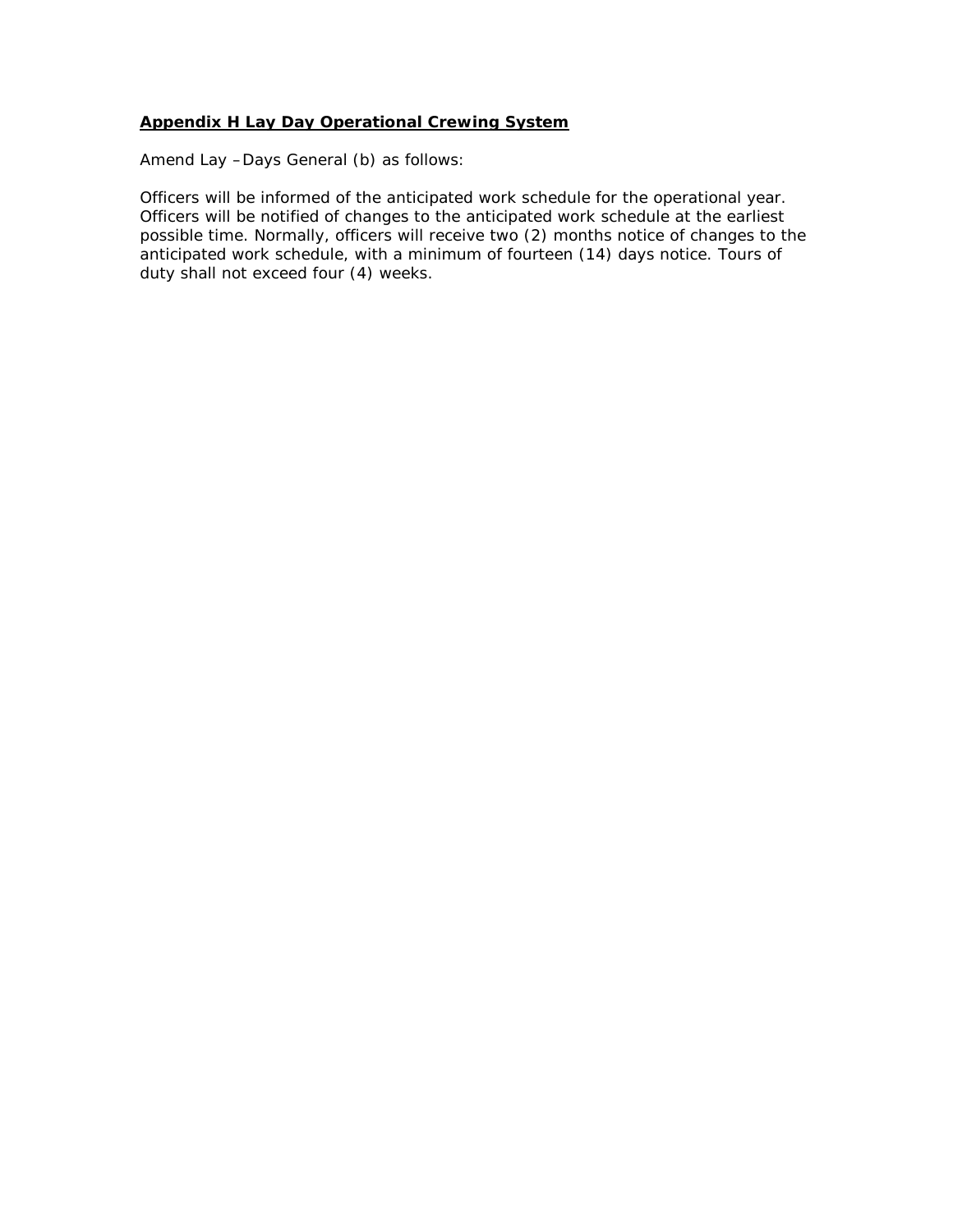#### **Appendix I Averaging System Forty-Two (42) Hours**

*Amend Article 30 (b) (c) as follows:*

Except as provided in (c) below officers shall be entitled to compensation at double time for hours worked in excess of an average of forty (40) hours per week but not exceeding an average of forty-two (42) hours per week.

The following conditions apply to officers employed on fire tugs or assigned to DND security watch patrols or assigned as Coast Guard Rescue Centre Watch keepers.

(i) Subject to clause 30.07, officers shall be entitled to compensation at the double time rate for hours worked in excess of an average of forty (40) hours per week.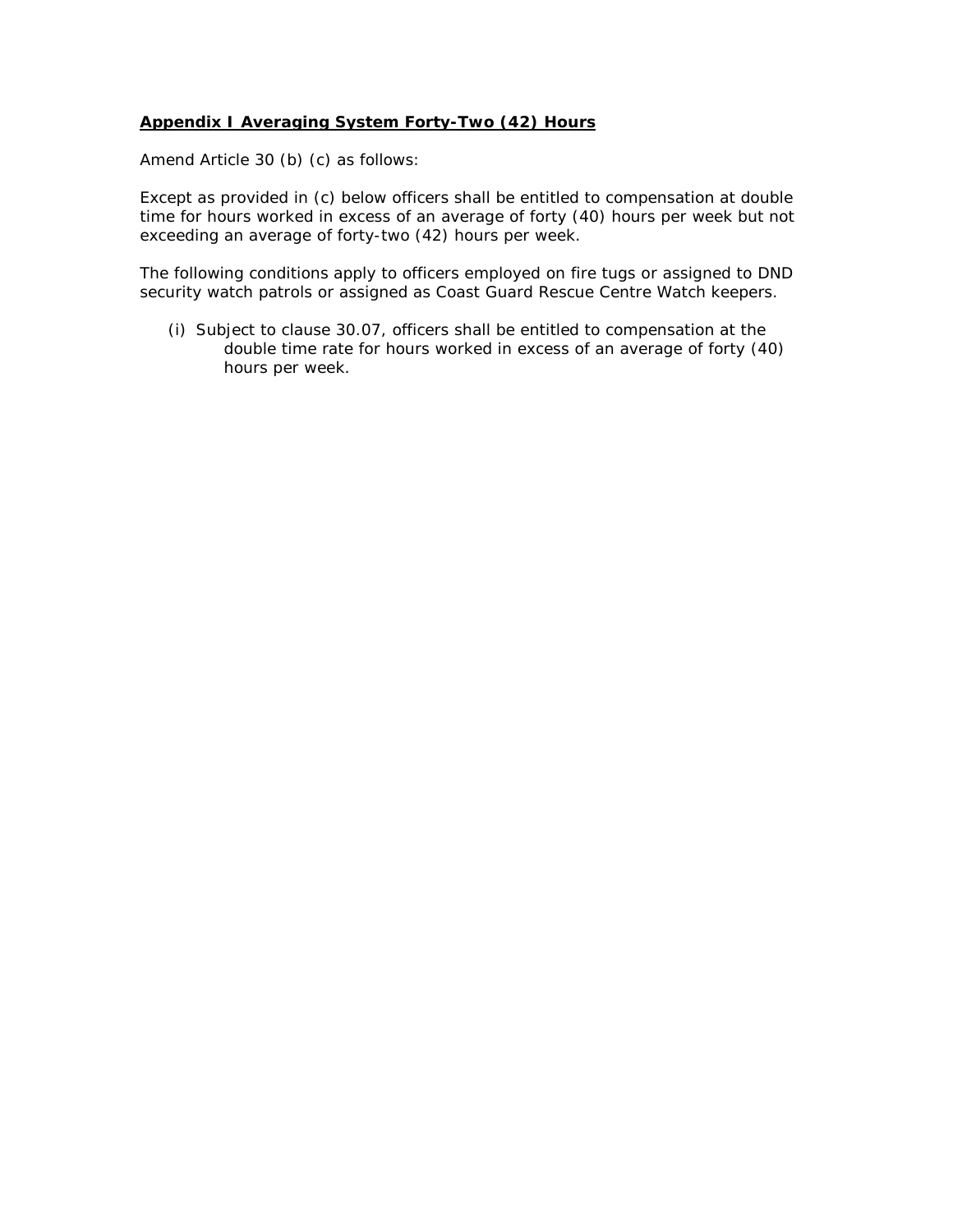#### **Appendix I Averaging System Forty-Two (42) Hours**

*Amend Article (b) Overtime Compensation as follows:*

An officer subject to Hours of Work (a) and (b) above is entitled to compensation at double time for any work performed on days of rest.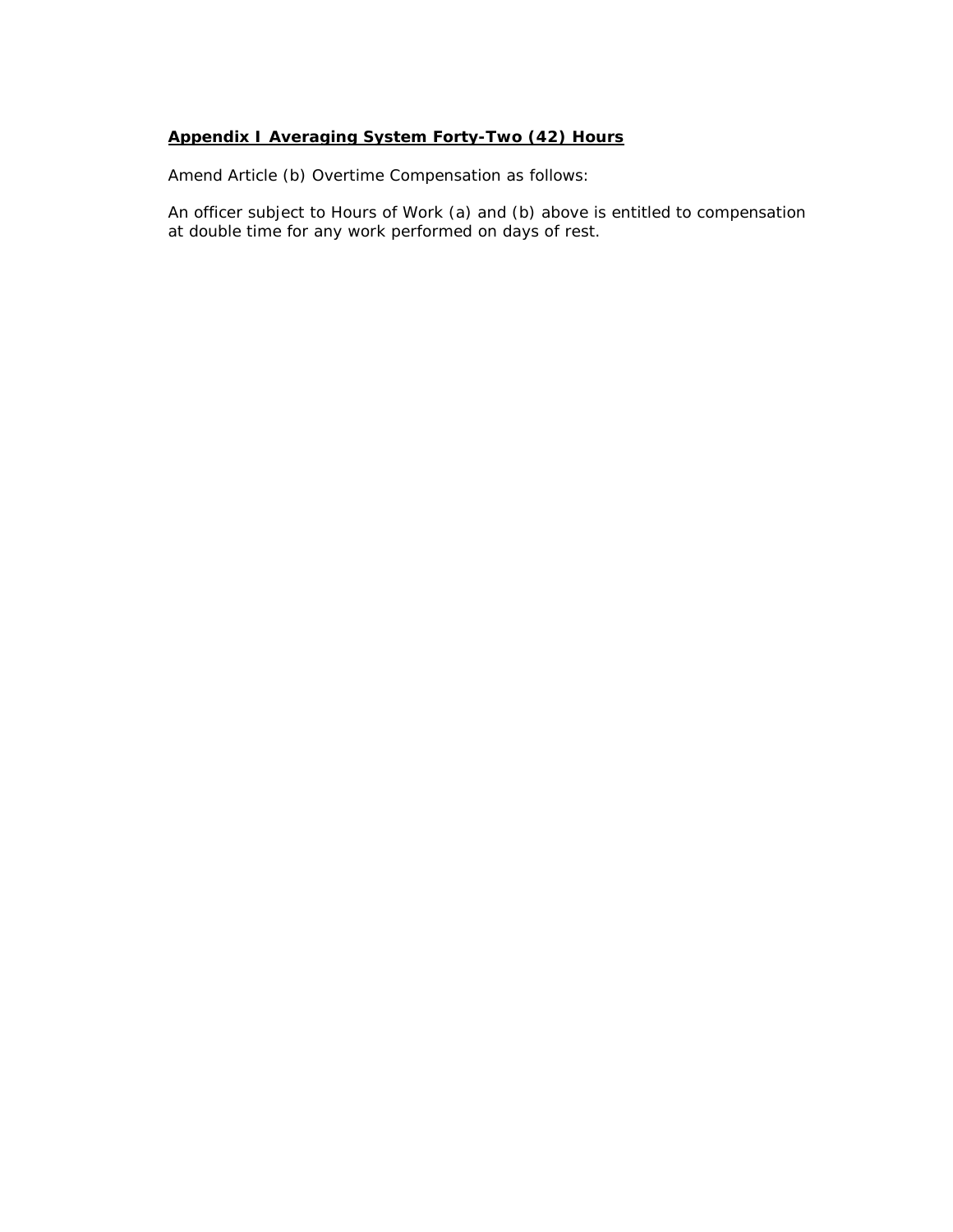### **Appendix J On-Call System – Average Forty-Six Point Six (46.6) Hours**

*Amend Article 30 (e) as follows:*

An officer is entitled to double time for work performed on days of rest.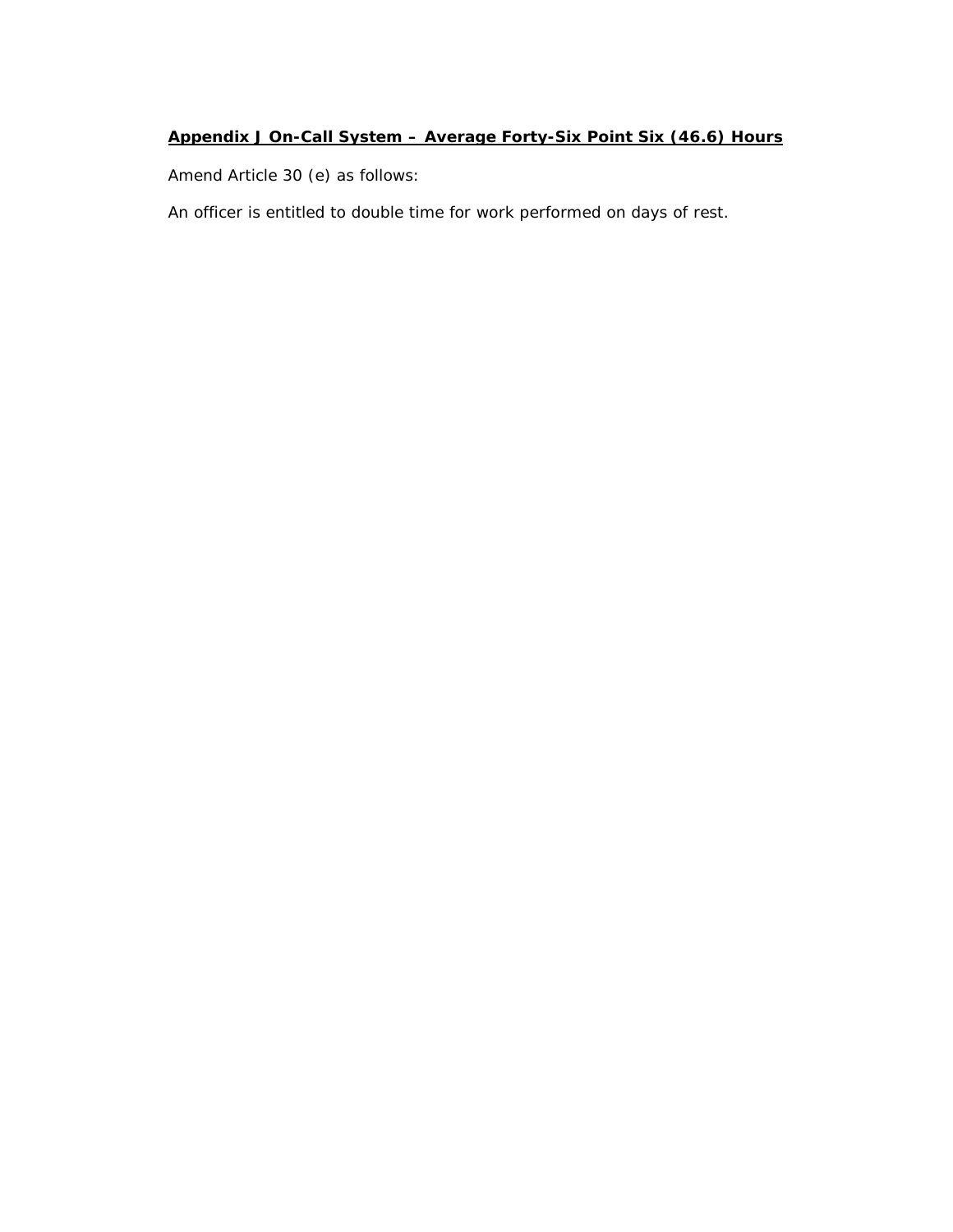#### **Appendix K 40 Hour Work Week System**

Article 30 Hours of Work and Overtime

*Amend Article 30 (c) as follows:*

Officers whose hours of work are…. *These hours shall be designated so as to be consecutive.*

*Amend Article 30 (d) as follows:*

For officers who regularly work five (5) consecutive days per week on "non-watch keeping vessels":

- *(i) Hours of work shall be consecutive*
- *(ii) Meal periods shall not constitute a part of any work period*
- *(iii) However, the provisions of clause (d) (ii) above do not apply to Officers who are required to eat during their work period*
- (iv) The normal hours of work shall be between 0600 and 1800 hours
- (v) Officers shall be given forty-eight (48) hours notice of any change in scheduled starting time

#### *Letter of Understanding (13-4) Variable Hours of Work*

*Amend as follows:*

#### *1. General Terms*

- (a) Officers with the approval of the Employer…*no change*
- (b) The starting and finishing …. *no change*
- *(c) Scheduled hours shall be consecutive , and all hours in excess of the scheduled hours shall be overtime hours*
- *(d) Meal periods shall not constitute a part of any work period*
- *(e) However, the provisions of clause (d) above do not apply to Officers who are required to eat during their work period*
- (f) The maximum life… *no change*
- (g) Normally, the cancellation…*no change*

#### *2. Designated Paid Holidays*

When an officer works on a Designated Paid Holiday, the officer shall be compensated, *in addition to the normal daily hours' pay double (2) time for all hours worked.*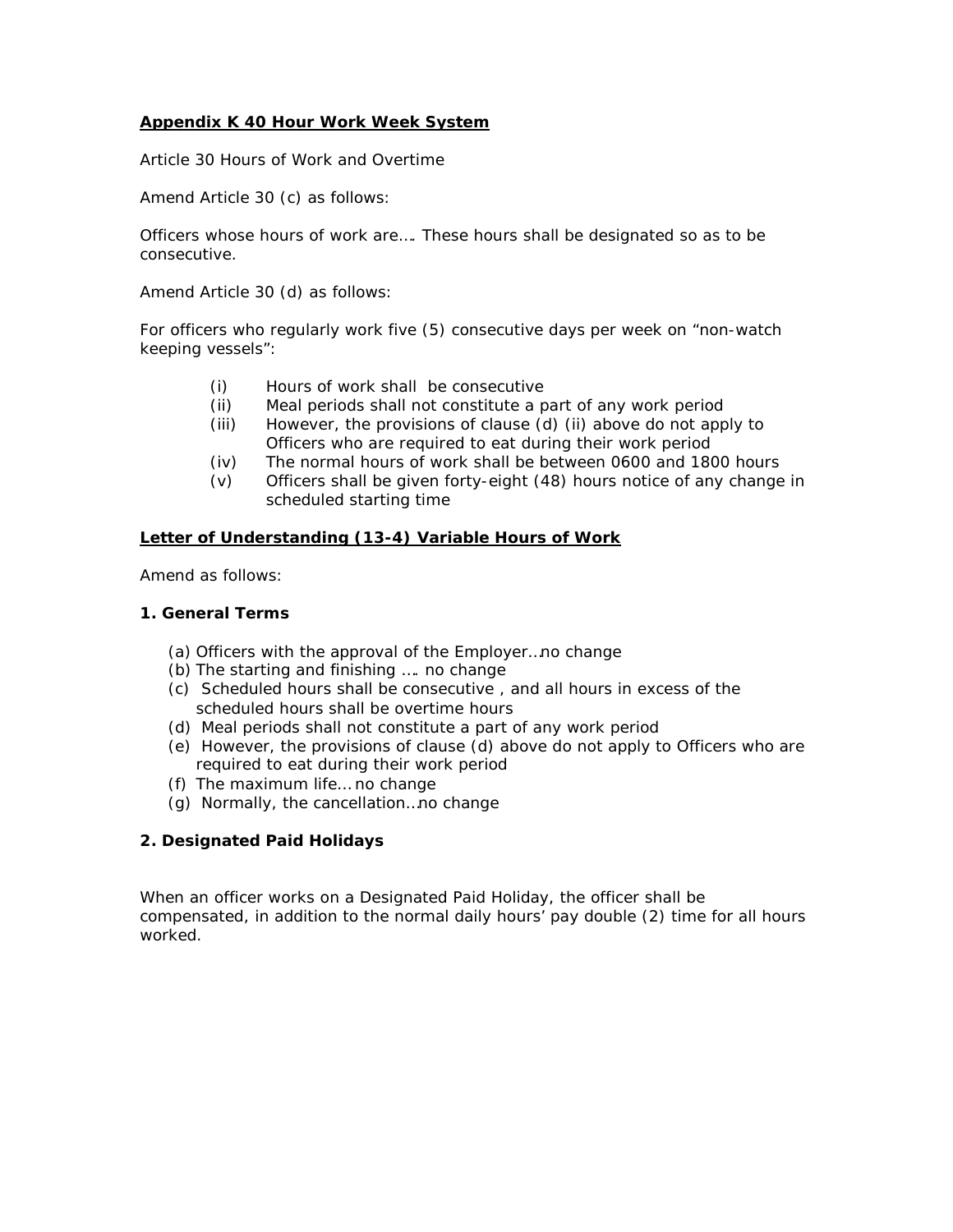#### **Appendix K 40 Hour Work Week System**

*Amend Article 30 (f) as follows:*

An officer is entitled to compensation at double (2) time:

- 1) For overtime worked in excess of his normal daily hours of work;
- 2) For overtime worked on his/her days of rest
- 3) Delete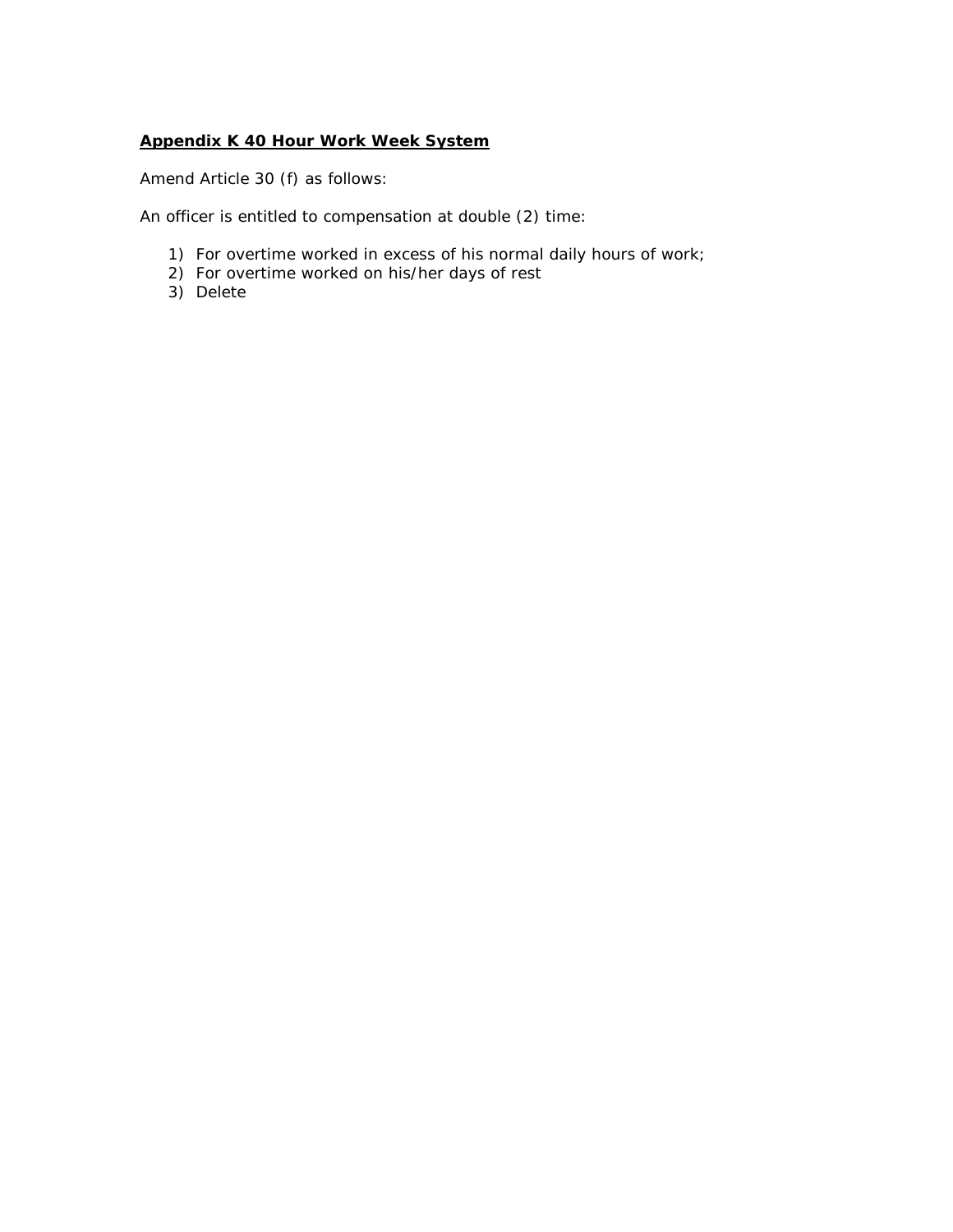#### **Appendix M Long Service Pay (new)**

1.01 An officer who receives pay for at least eighty-four (84) hours for each of twelve (12) consecutive calendar months for which the officer is eligible to receive long service pay, beginning October 1 of each year, is entitled to be paid, in a lump sum an amount related to the officers' period of service in the Public Service set out in the following table:

| <b>Annual Amount</b> |
|----------------------|
| \$740                |
| \$850                |
| \$980                |
| \$1110               |
| \$1240               |
| \$1370               |
|                      |

 1.02 An officer who does not receive at least eighty-four (84) hours pay for each of twelve (12) consecutive calendar months for which the officer is eligible to receive long service pay, beginning October 1 of each year, is entitled to one-twelfth (1/12) of the relevant amount as set out in clause 1.01 for each month for which he/ she receives at least eighty-four (84) hours pay.

 1.03 Where an officer does not complete their specified period of service in the Public Service upon the first  $(1<sup>st</sup>)$  day of a calendar month, the officer shall, for the purpose of clause 1.01, be deemed to have completed the specified period of employment:

a) On the first  $(1<sup>st</sup>)$  day of the current month if the officer completes the specified period of employment during the first fifteen (15) days of the month,

And

b) On the first  $(1<sup>st</sup>)$  day of the subsequent month in any other case.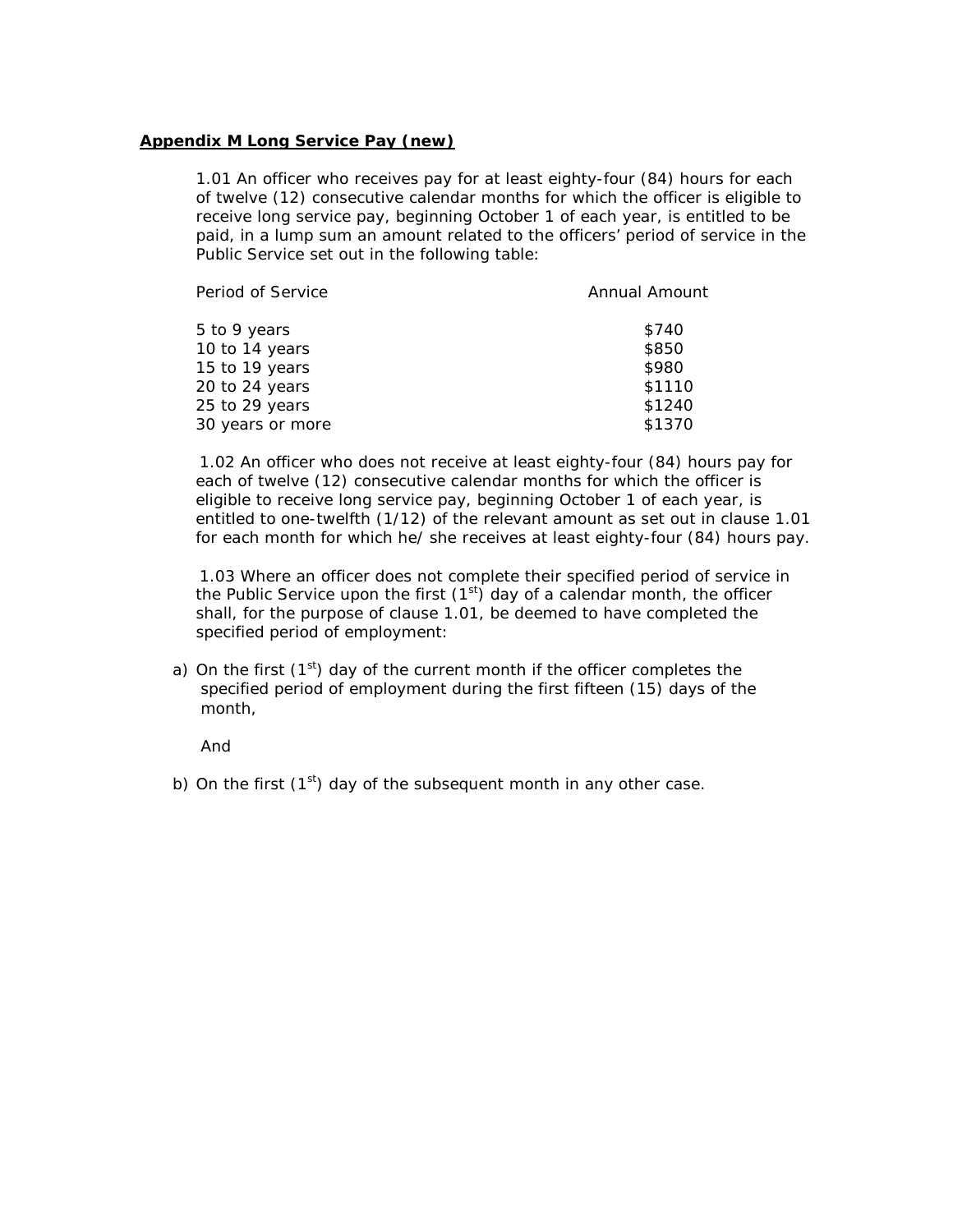#### **Appendix N Isolated Allowance (new)**

Isolation allowance shall apply to officers assigned to vessels performing work on or above fifty-five degrees of latitude north.

Officers on vessels engaged in work on or above fifty-five degrees (55) shall receive a daily allowance as follows:

| 2014    | 2015    | 2016    | 2017                     | 2018         | ാവ വ<br>2 U L 7 |
|---------|---------|---------|--------------------------|--------------|-----------------|
| \$34.10 | \$34.78 | \$35.48 | 1 Q<br>$1$ \$36. $\mu$ . | Q1<br>\$36.9 | \$37.65         |

The isolation allowance shall be considered as part of pay for the purposes of the Public Service Superannuation Act (PSSA), Disability Insurance (DI), the Public Service Management Insurance Plan and Severance Pay (Article 29).